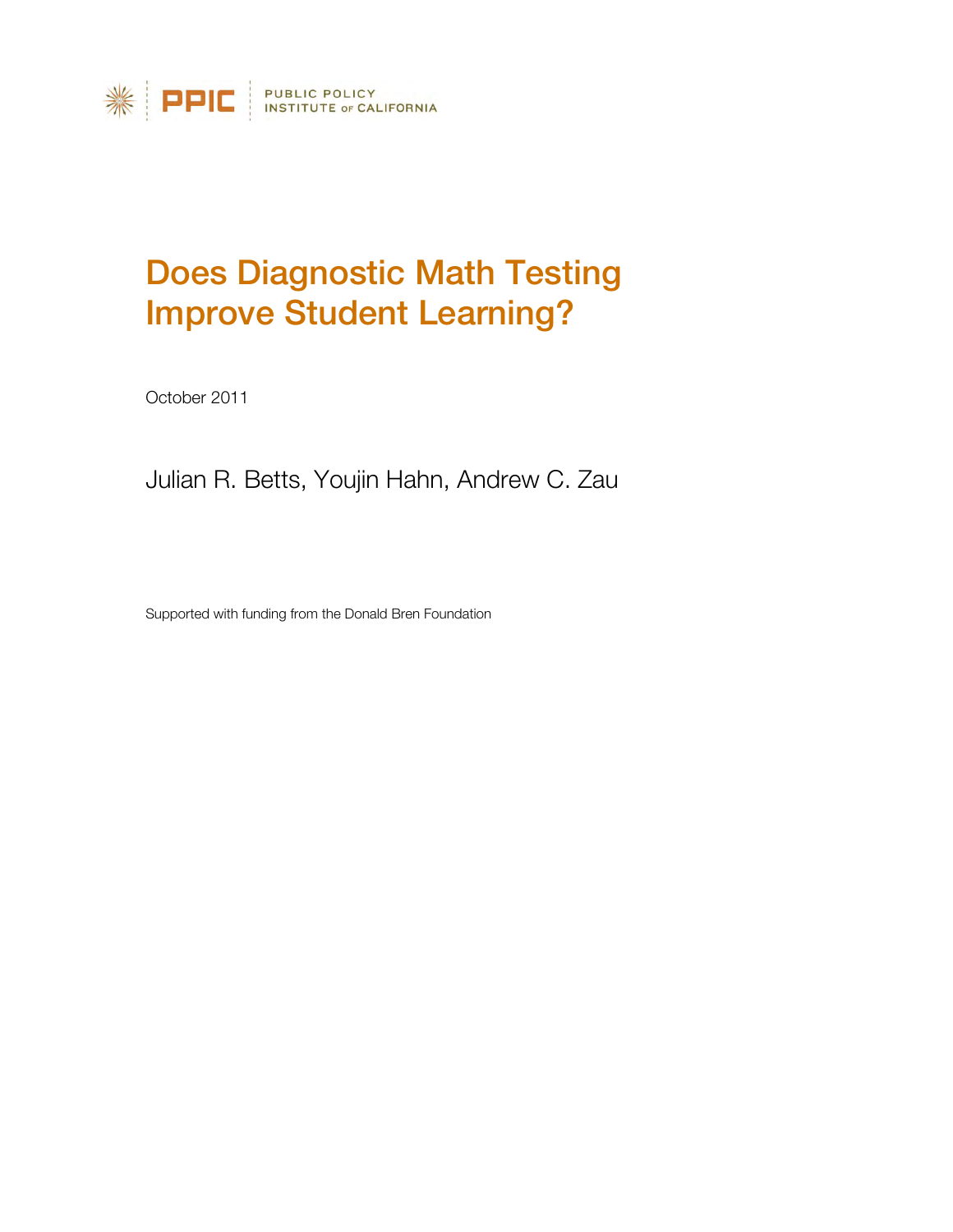## <span id="page-1-0"></span>**Summary**

California, like all other states, has adopted a sweeping school accountability system that features annual testing of students. The main state test, the California Standards Test (CST), serves multiple goals, the foremost of which is to measure student proficiency and to determine whether schools receive interventions and sanctions set out in the federal No Child Left Behind law.

There is another type of test, freely available to middle and high school math teachers throughout California, which holds two key advantages over the CST math tests. The Mathematics Diagnostic Testing Project (MDTP) offers course-specific assessments that provide teachers with timely feedback on their students' strengths and weaknesses in mathematics, often returning feedback to teachers on individual students and the entire class within a week of testing. In this way, teachers can quickly act on what they learn about their students' mathematics skills. A second advantage of the MDTP tests is that they provide more detailed feedback about each student's areas of strength and weakness than do the CST mathematics tests. The MDTP attempts to "diagnose", not just "report."

This study examines the effect of MDTP testing on students' mathematics achievement, using detailed student-level data from the San Diego Unified School District (SDUSD), the second largest district in California. The MDTP has in fact been used in two ways in the district. First, many math teachers have voluntarily used the tests for their classes. Second, beginning in 1999–2000, the district began mandating end-of-year testing of all students in certain grades. The goal of this mandatory testing was to help teachers place students in mathematics classes of appropriate difficulty in the following academic year. Schools also used MDTP test results to help identify students who should attend summer school.

We examine how both the voluntary use of MDTP tests by individual teachers and mandatory testing by the district affect the math achievement of students. Due to an administrative policy to phase in mandatory MDTP testing over years and grades, we are able to take advantage of a "natural experiment."

We find that mandatory MDTP testing boosts scores on the CST math test enough to move students up several percentile points. For instance, the median student (who ranked at the 50th percentile) in one year rises to somewhere between the 54.6th and the 57th percentile, on average, a year after the district-mandated testing. Compared to other types of interventions, these are strong and noteworthy gains.

The gains arise in part from students being more accurately tracked into appropriate math classes. About 5 to 11 percent of the MDTP effect on achievement derives from this source. The mandated use of the MDTP also increased the probability that low-achieving students attended summer school. However, only about 1 percent of the overall benefits of the MDTP come from this source. We can only speculate as to the other reasons why mandated use of the tests in certain grades boosted learning. One possibility is that when entire grades are tested, it encourages the entire math department at each school to work on diagnosing and overcoming students' learning difficulties.

We also found that if a student is given an MDTP test two years in a row, the benefits that accrue the year following the first test strengthen in the second year. For instance, in our lead model, a student originally at the 50th percentile rises to the 57th percentile a year after the first test and reaches the 58th percentile after having been diagnostically tested in each of the two prior years. Importantly, if a student is given an MDTP test in one year but not the next, the benefits of MDTP testing decay over time. Two years after having been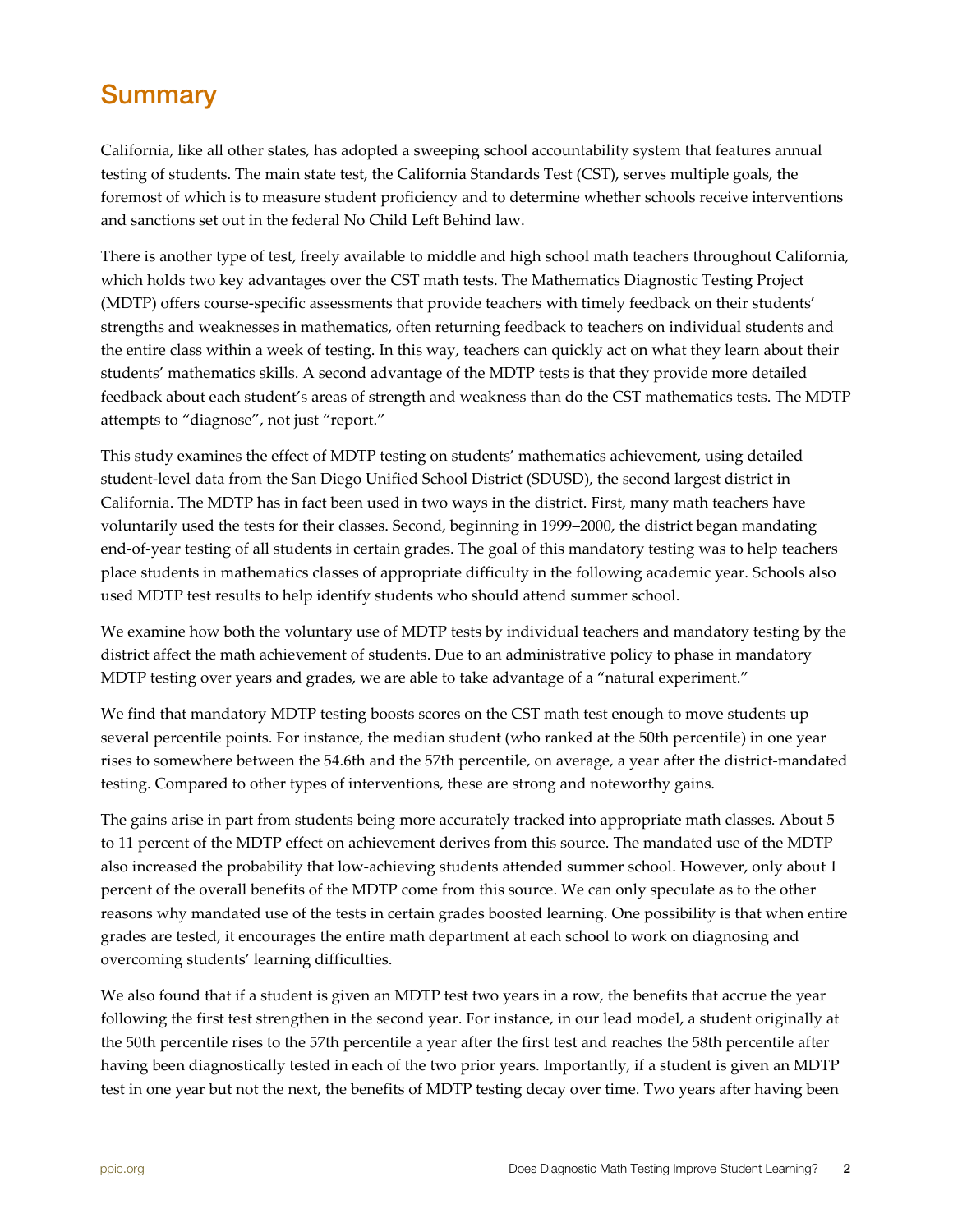tested, if the student was not tested a second time, a positive effect remains, but the size of the effect has fallen by about 40 to 60 percent.

How does mandatory MDTP testing affect gains at various achievement levels? We grouped students based on low, medium, and high math CST scores from previous years. We found some evidence that students in the middle and top end benefitted more from mandated MDTP testing than those in the lower end, though all groups were found to show gains in math achievement in the subsequent year.

In contrast to district-mandated testing, the voluntary use of MDTP tests by teachers had no detectable relation with students' gains in math achievement during the year. This contrary finding suggests that having a school systematically use the MDTP test rather than having individual teachers use the test piecemeal could be critical. Further, voluntary testing by individual teachers was not used to recommend summer school placements or to channel students into appropriate classes for the following year, both of which account for some of the gains from mandated testing. However, we note that we did not have a natural experiment in which voluntary testing was phased in over time, it is possible that the apparent lack of effectiveness of voluntary MDTP testing simply reflects teachers deciding to test only those classes that they perceive to be less well prepared. This would tend to yield the result that voluntary MDTP tests had no or even negative association with students' subsequent progress.

Several policy implications emanate from these findings. More districts could use the MDTP or a similar test not only to help diagnose an individual student's weaknesses in math, but also to direct assistance to all students lagging behind. San Diego's policy of steering struggling students to summer school is only one of many possible such interventions. Second, the idea of using diagnostic tests to steer students toward an appropriate math class for the following year appears to have produced tangible benefits. Districts might want to consider using the MDTP for this purpose. Third, at least in San Diego, the effects of diagnostic testing wear off if the testing is administered in only one year. Repeated diagnostic monitoring across grades could reap tangible benefits over the course of a students' career.

In addition to improving policy at the district level, there are also implications for the state CST test. While the CST already provides some information on students' strengths and weakness within a subject, it could do more to inform teachers where students need further assistance. The CST test results arrive late in the summer, too late to help students during the year they took the test. In many cases, they also arrive too late to play an important role in either summer remediation or in finding appropriate classes and supports for students in the following school year.

Computerizing the CST might provide quicker turnaround that would boost teachers' ability to rectify students' specific weaknesses in a given field before the students have moved well into their next school year. At present, with California's budget challenges, computerizing the state test may seem like a distant possibility. But in June 2011, California joined the SMARTER Balanced Assessment Consortium, which is developing national tests for the Common Core standards in math and English. This consortium is planning computerized testing and is also interested in providing teachers with formative testing during the school year (i.e., testing designed to diagnose how well students have mastered the material just taught). Thus the insights we gained in our study of the MDTP may have broad significance.

It remains to be seen if a new statewide testing system can serve both the goals of accountability and diagnostic feedback. These two goals are inherently different, but clearly there is an important place for both types of tests in the current education landscape.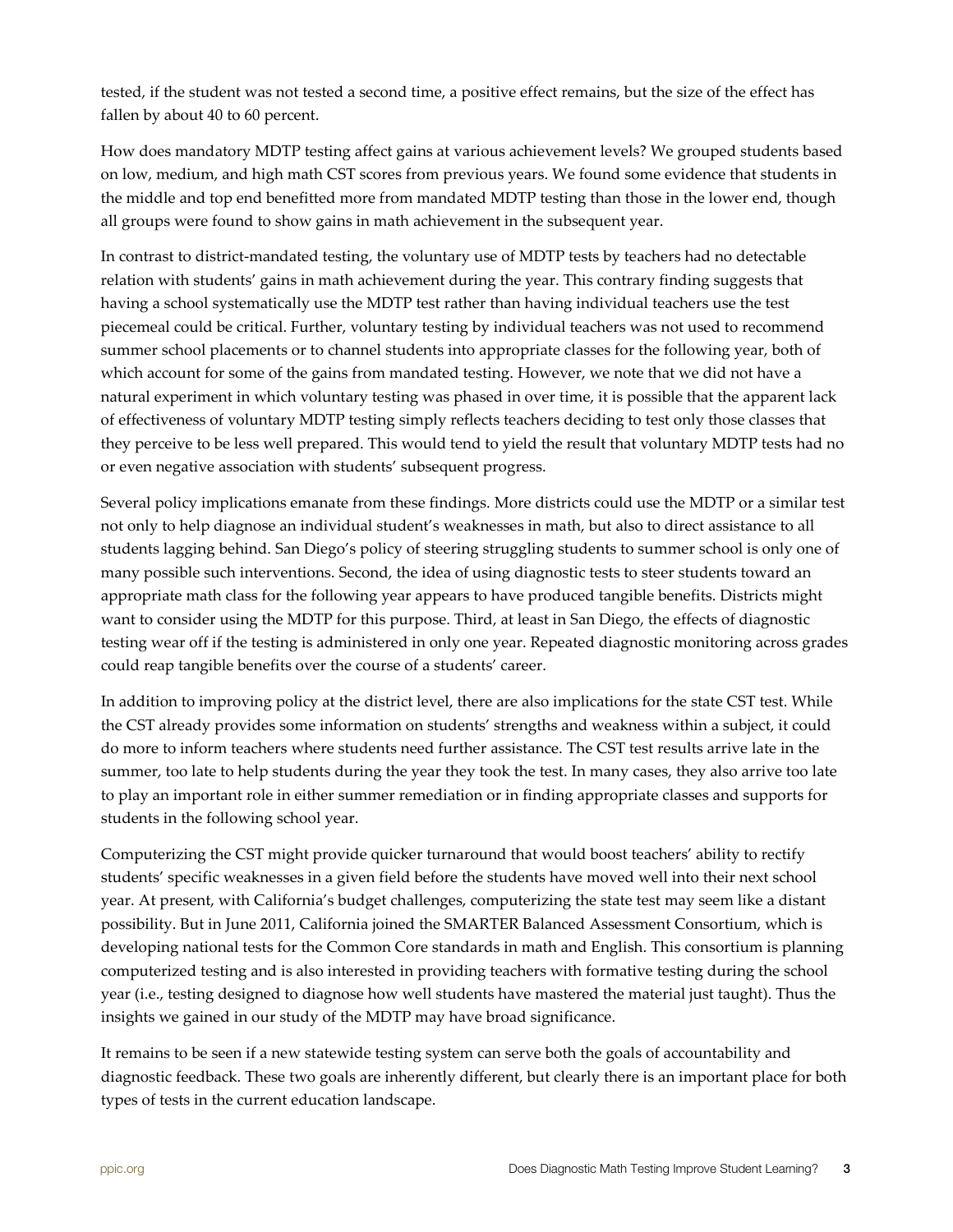## **Contents**

| Summary                                                             | $\overline{2}$ |
|---------------------------------------------------------------------|----------------|
| <b>Figures</b>                                                      | 5              |
| <b>Tables</b>                                                       | 5              |
| <b>Introduction</b>                                                 | 6              |
| <b>Background</b>                                                   | 8              |
| Four Key Distinctions between the MDTP Tests and the State Test     | 10             |
| <b>Study Questions and Research Design</b>                          | 11             |
| <b>Data</b>                                                         | 12             |
| <b>Student Longitudinal Database</b>                                | 12             |
| Further Information on Math Diagnostic Testing in San Diego         | 12             |
| <b>Results</b>                                                      | 15             |
| <b>Principal Findings</b>                                           | 15             |
| Potential Explanations for Positive Effect of Mandated MDTP Testing | 17             |
| <b>Voluntary Versus Mandated MDTP Testing</b>                       | 19             |
| <b>Conclusion</b>                                                   | 21             |
| <b>References</b>                                                   | 23             |
| <b>About the Authors</b>                                            | 24             |
| Acknowledgments                                                     | 24             |
|                                                                     |                |

A technical appendix to this paper is available on the PPIC website: [http://www.ppic.org/content/pubs/other/1011JBR\\_appendix.pdf](http://www.ppic.org/content/pubs/other/1011JBR_appendix.pdf)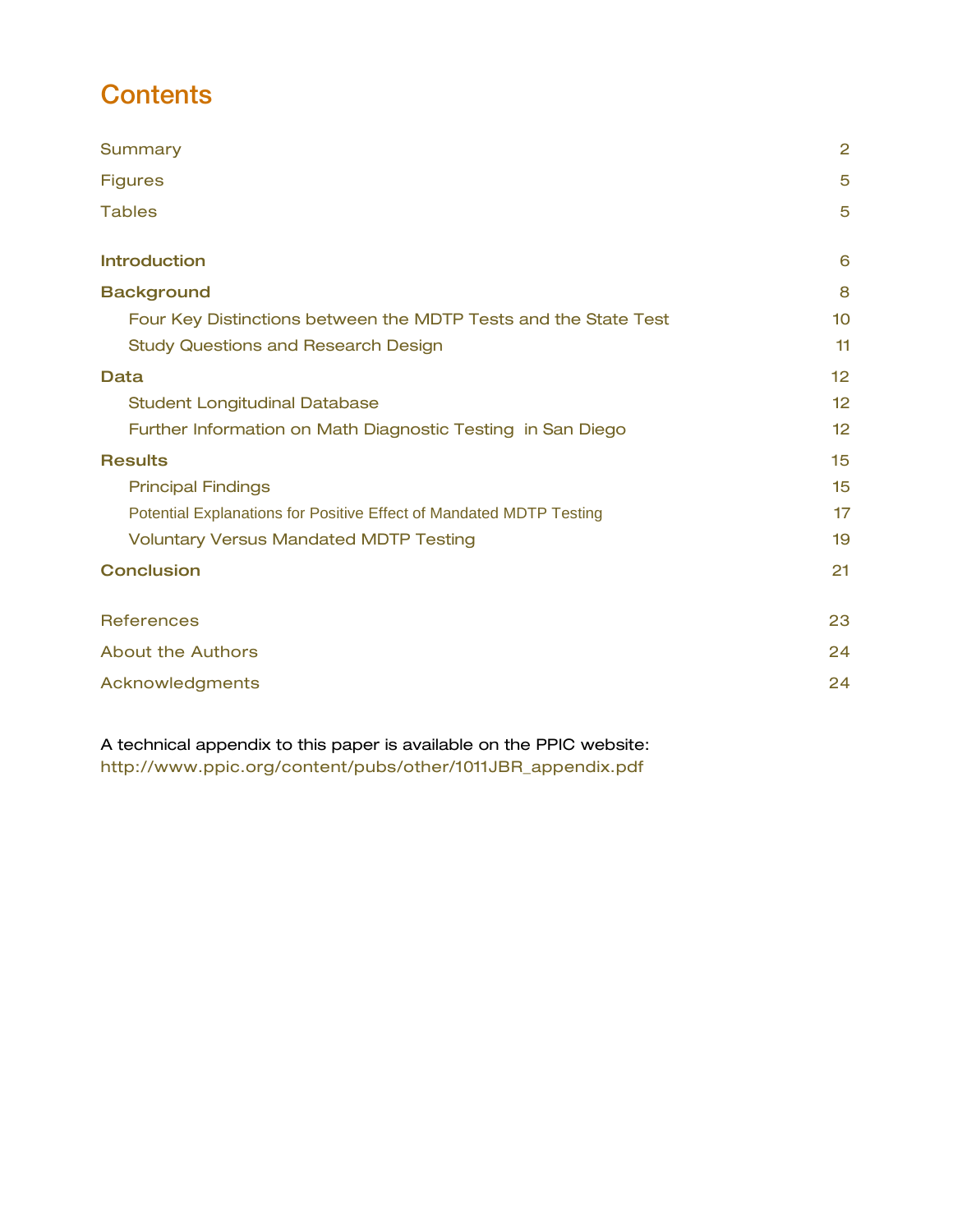## <span id="page-4-0"></span>**Figures**

| 1. Number of MDTP tests taken by year (in thousands) and number of participating<br>schools in California                                                                           | 9               |
|-------------------------------------------------------------------------------------------------------------------------------------------------------------------------------------|-----------------|
| 2. Timing of MDTP and CST                                                                                                                                                           | 13              |
| 3. Estimated effects of taking mandated MDTP test for one year only or for two years,<br>in terms of percentile rankings for a median student                                       | 15 <sub>1</sub> |
| 4. Estimated effects from an alternative statistical model of taking mandated MDTP test<br>for one year only or for two years, in terms of percentile rankings for a median student | 16              |
| 5. Estimated effects of taking mandated MDTP test by student's initial math achievement<br>(estimated using either prior year's math score or earliest math score available)        | 17              |

## <span id="page-4-1"></span>**Tables**

| 1. SDUSD mandated use of MDTP tests by school year, test, and grade level | 13 <sup>°</sup> |
|---------------------------------------------------------------------------|-----------------|
| 2. Proportion of students taking the MDTP                                 | 14.             |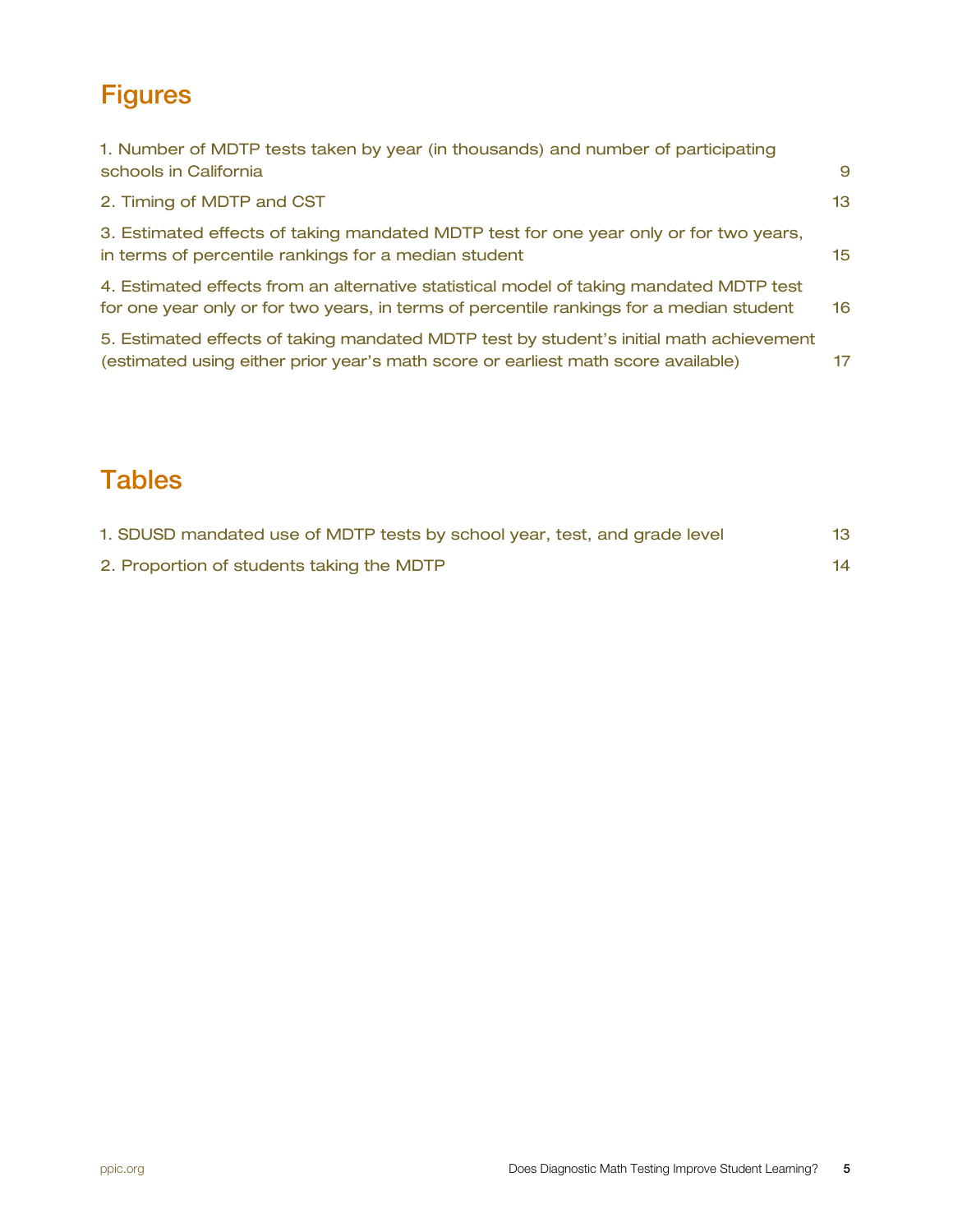# <span id="page-5-0"></span>Introduction

California, like other states, has implemented an educational accountability system designed to measure the performance of students in public schools and to provide a series of interventions for schools that fail to improve sufficiently. At present, several mandated tests feed into the calculation of the summary Academic Performance Index (API), the single number the state publishes annually as a rough proxy of each school's academic performance. These tests include the California Standards Test (CST), offered in a variety of subjects between grades 2 and 11, and the California High School Exit Exam, which high school students must pass in order to receive a diploma.

This accountability program has done much to inform the public about average achievement levels in California and the large variations in achievement across schools and demographic groups. However, anecdotal information suggests that teachers in California find that the testing system does not provide timely feedback to teachers about their students' performance, or about the specific subareas of knowledge within a subject in which individual students need to improve. Indeed, the CST is not intended to diagnose student weaknesses and strengths so much as to provide an overall measure of student proficiency. Notably, results from CST tests given in March or April do not become available until late summer.[1](#page-5-1)

Although the public is now widely aware of API scores and the principal state tests, there is another testing program, with a quite different purpose, that has been offered to math teachers and their students since 1982. The Mathematics Diagnostic Testing Project (MDTP), a joint program of the California State University and the University of California, offers math teachers throughout California free diagnostic math testing, with efficient and detailed feedback. Teachers typically receive printed results within a week of test administration, along with overall and student-by-student information on student performance on individual topics within the subject of the test. For example, the MDTP's Algebra Readiness test, designed to be given to students before their first algebra course, provides information to teachers and their students on students' understanding of integers, fractions, decimals, percentages, and other clearly defined topics.

One key distinguishing feature of the MDTP is that, unlike the state tests that represent California's official accountability system, the MDTP tests are graded locally in one of ten regional site offices. The proximity of the grading centers speeds up turnaround time dramatically, and it also allows regional coordinators to work with local schools to interpret and use test results. The accessibility of the local MDTP offices is largely responsible for the ability of the MDTP to provide timely and detailed feedback to teachers, which they can immediately put into use by tailoring their instruction to the specific needs of individual students. In addition (since the time period analyzed in this report), MDTP now provides an online version of the tests that makes feedback to teachers about the performance of their students virtually instantaneous.<sup>[2](#page-5-2)</sup>

Obviously, tests designed for accountability (such as the CST) and tests designed to diagnose student weaknesses (such as the MDTP) serve inherently different purposes. As one sign of that, we note that the MDTP pre-dates the state accountability system and the CST and, in addition, typically tests understanding of topics that should have been taught in the preceding two or three grades. Thus it is correlated with, but does not attempt to match, state content standards or tests in any particular grade.

-

<span id="page-5-1"></span> $1$  Linn (2000, p. 9) points out that examining subscores in different strands of a test can be much more informative than looking at overall scores on a state test and that to understand student progress, "multiple measures"should be used to measure student achievement.

<span id="page-5-2"></span><sup>2</sup> More details on the MDTP tests and the history of the program are available at http://mdtp.ucsd.edu.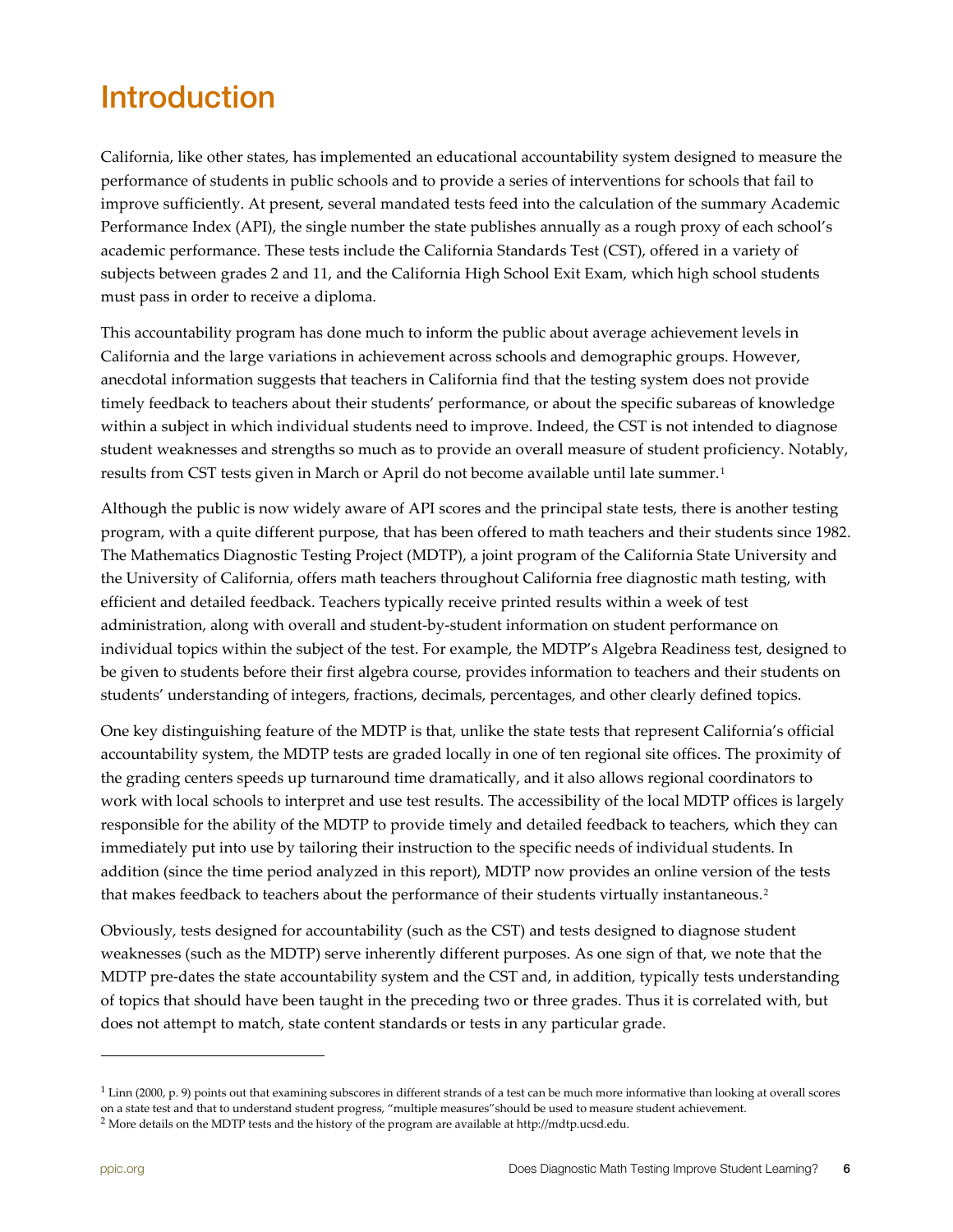This study examines the effect of MDTP testing on students' mathematics achievement, using detailed student-level data from the San Diego Unified School District (SDUSD). The MDTP has been used in two ways in the district. First, many math teachers have voluntarily used the tests to assess individual student achivement in their classes. Second, beginning in 1999–2000, the district began mandating end-of-year testing of all students in certain grades. This mandate may have been precipitated in part by a decision the district made at about the same time to begin diagnostic testing in reading, combined with reading interventions.

We study the relation between mandated MDTP testing as well as voluntary MDTP testing and subsequent student gains in the statewide math test.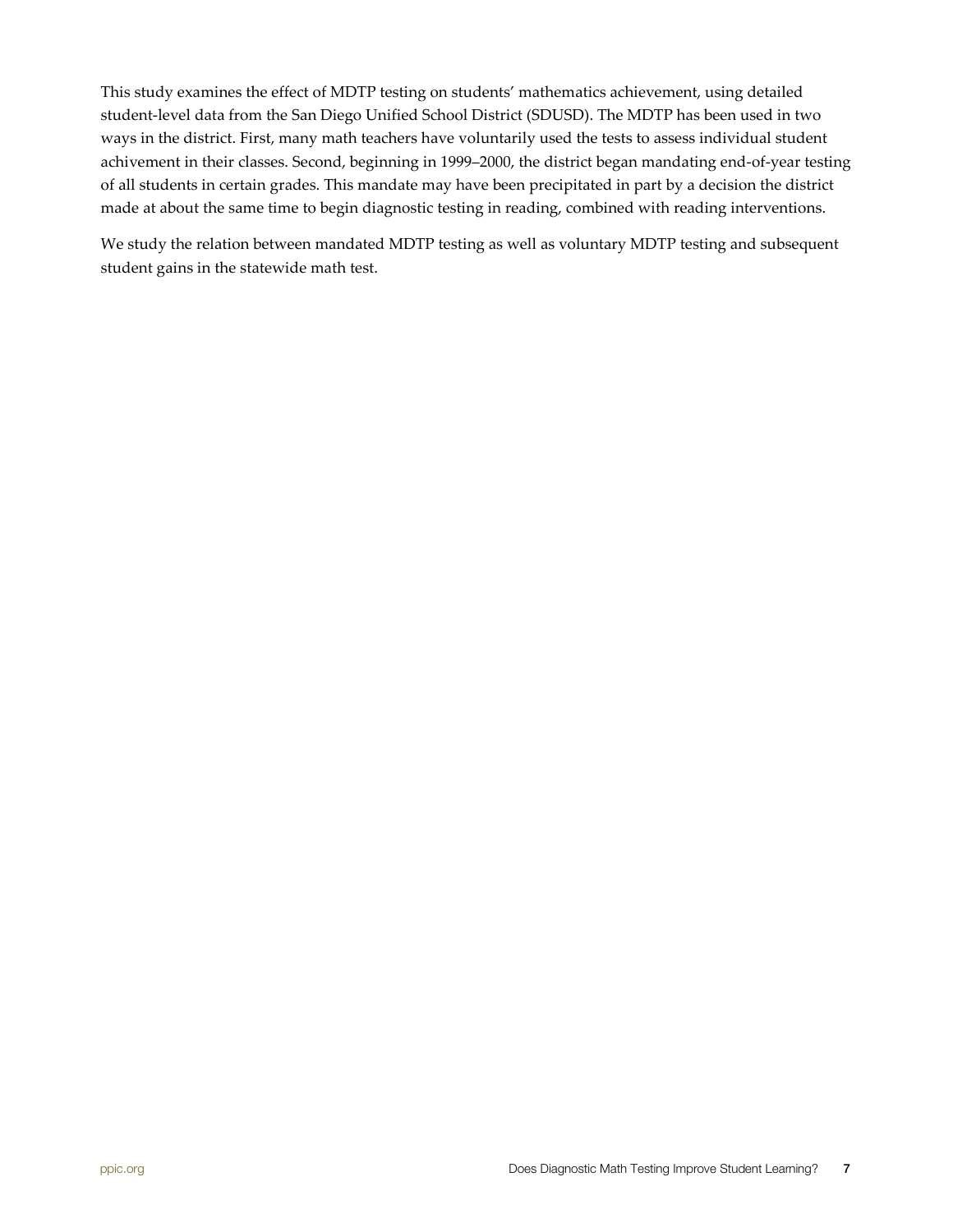# <span id="page-7-0"></span>**Background**

The MDTP consists of a set of "readiness" tests designed to give students and teachers detailed feedback on the student's readiness to move on to a given course in the next academic year. Any middle or high school math teacher in California can order the tests for free and will receive detailed feedback for the class and each student within a week or two of test administration. The MDTP tests are widely but not universally used in California.

Figure 1 shows that during the time period we study, statewide in California the number of schools using the MDTP and the total number of tests graded rose steadily. By 2006–2007, the MDTP processed about 689,000 tests for just over 1700 schools. We cannot be sure how many students were tested more than once, but to give a rough feel for the extent of adoption of the MDTP, we can compare the number of tests to total California public school enrollment in grades 6 through 12, the principal grades in which the tests are administered. In 2006–2007, this ratio was 0.2 implying that up to 20 percent of middle and high school students in the state had taken an MDTP test that year. Similarly, the ratio of the number of schools participating in MDTP to the number of non-elementary public schools in California in 2006–2007 is 0.44, implying that 44 percent of public schools in the relevant grade spans participate. Both of these numbers are probably slight overestimates because some private schools in California also administer MDTP.[3](#page-7-1) MDTP tests are also used as placement tests by California community colleges, the California State University, and the University of California.

During the time period we study, the most commonly used MDTP tests in San Diego were the Prealgebra Readiness Test, the Algebra Readiness Test, and the Geometry Readiness Test. These same tests are also the most commonly used MDTP tests statewide. For instance, in 2006–2007, they constituted about 21 percent, 46 percent, and 16 percent of MDTP tests given in California, respectively.

The MDTP does more than provide free diagnostic testing. Representatives from the ten regional offices that score tests are available to visit schools and provide training to math teachers on how to use the tests and interpret results. Staff from regional offices visit the schools they serve from once to several times per semester. In addition, the MDTP sites hold regional conferences, teacher leadership institutes, and smaller focus group meetings to help teachers make the best use of MDTP tests and other materials. MDTP administrators do not view this assistance as formal professional development so much as helping teachers understand their students' strengths and weaknesses and steps they can take to address the problems.[4](#page-7-2)

l

<span id="page-7-1"></span><sup>3</sup> Data on California public school enrollment in grades 6 through 12 were downloaded from [http://dq.cde.ca.gov/dataquest/,](http://dq.cde.ca.gov/dataquest/) and data on the number of public schools in California not identified as elementary schools were downloaded from http://www.ed-dataon .k12.ca.us/welcome.asp, both in November 2010.

<span id="page-7-2"></span><sup>4</sup> We thank state MDTP director Bruce Arnold for providing much of the descriptive material in this and the following paragraph.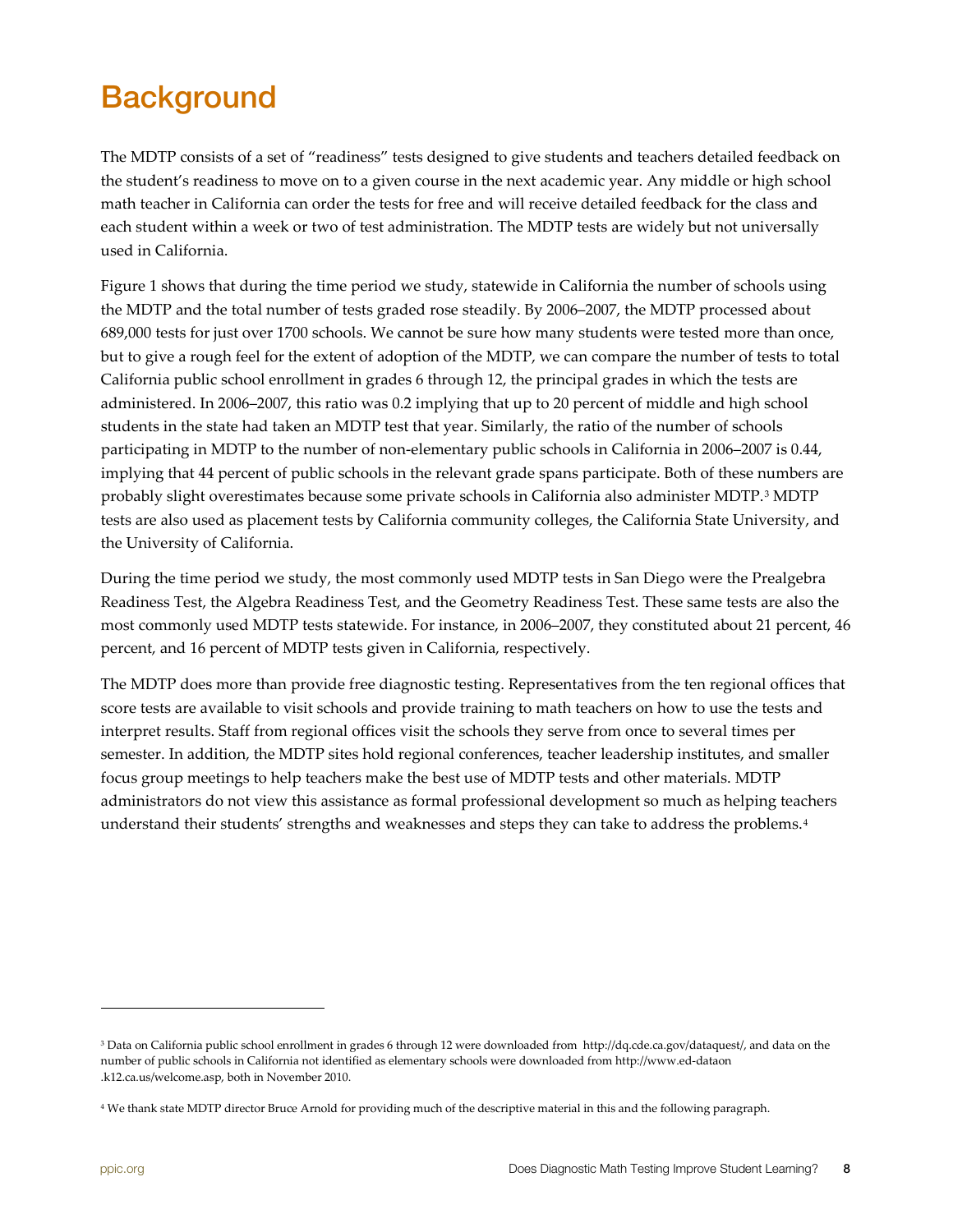<span id="page-8-0"></span>



SOURCE: Bruce Arnold, State Director, Mathematics Diagnostic Testing Project.

A second supplementary aspect of the MDTP is a set of "written response materials" consisting of sample math problems, commentary, solutions, and a scoring rubric that is available to math teachers. MDTP State Director Bruce Arnold described these materials to us as follows: "They are examples of ways for teachers to use students' written work to further develop formative assessments of their students and to enrich their curricula by providing additional instructional opportunities that encourage effective communications among students and their teacher." That said, the MDTP tests themselves are not formative assessments i.e., they are not a series of tests that teachers can use to gauge how much students have mastered materials just taught during a course.

Although it is intended primarily as a diagnostic tool, the MDTP test, as mandated by SDUSD, is not entirely a low-stakes diagnostic test. The test was given in May and June and was one of many factors that teachers took into account when placing students into math classes for the subsequent year. It was also used by teachers, along with grades, in deciding which students should be encouraged to attend summer school.

Each readiness test probes students' understanding of the specific math skills they will need to proceed successfully to the next course. For example, the Algebra Readiness test assesses a student's preparation in topics that are required knowledge for a student to fare well in a subsequent algebra course, while the Geometry Readiness Test evaluates a student's understanding of first-year algebra topics that students will need to have mastered in order to do well in a subsequent geometry course. Each test lasts 45 minutes and contains, depending on the subject matter, 40 to 50 multiple choice questions.

The teacher receives for each student, as well as for her class, indicators of the percentage of questions answered correctly in specific areas. For example, in the Algebra Readiness test, the areas include:

- Data Analysis, Probability, and Statistics
- Decimals, Their Operations and Applications; Percent
- Simple Equations and Operations with Literal Symbols
- Exponents and Square Roots; Scientific Notation
- **Fractions and Their Applications**
- **Measurement of Geometric Objects**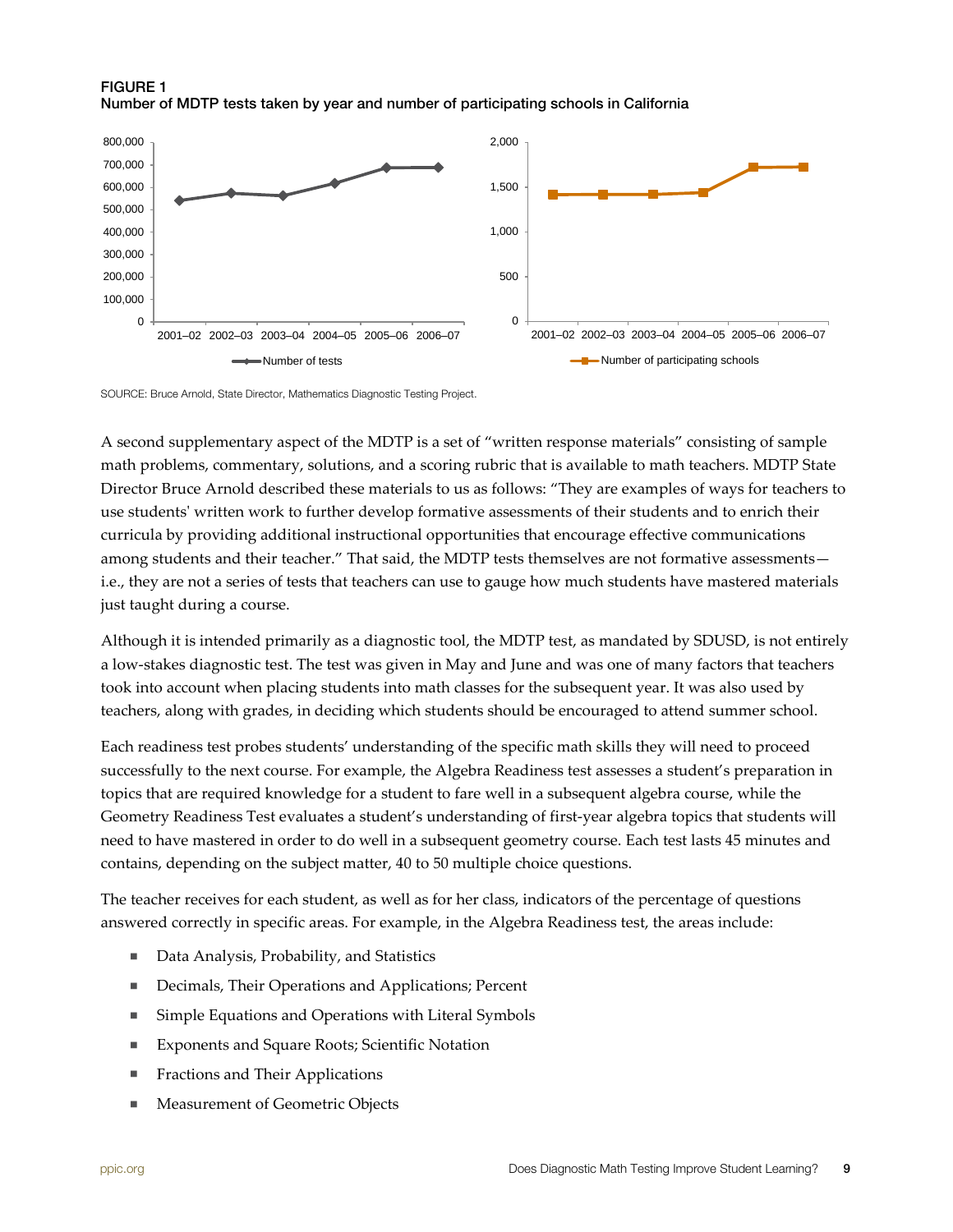- **Graphical Representation**
- Integers, Their Operations and Applications

Areas in which students answer fewer than 70 percent of questions correctly will be flagged for teacher follow-up. The teacher receives this information individually for each student and also receives statistics on the percentage of students scoring 70 percent or higher in each topic area, thus providing guidance on areas that might require greater emphasis or clarity in the classroom in general.

### <span id="page-9-0"></span>Four Key Distinctions between the MDTP Tests and the State Test

As discussed above, the intent of the MDTP tests is quite different from statewide testing systems mandated under the federal No Child Left Behind law. The latter are designed to measure overall school progress, and results can trigger various interventions at the school, district, and state levels. The MDTP tests are designed to help students and teachers work together in specific math areas that the student has yet to master.

The MDTP varies from the state CST in four fundamental ways related to the nature and timing of the information that teachers receive. First, information from the CST does not arrive from the spring tests until August, and thus most teachers do not have a chance to review the results until the next school year begins. Second, during the period we study, teachers were provided with printed copies of CST results for students in their classes during the prior year, making it very difficult and time consuming to coordinate with other teachers to obtain test results for their current students when the new school year began. Third, while the math CST tests do provide teachers with information on student performance in individual areas, the MDTP provides more categories, and in some cases, more-specific categories, which are likely to provide teachers with additional information on how to help an individual student.<sup>[5](#page-9-1)</sup> Fourth, unlike the CST, the MDTP test results provided to teachers show the distribution of answers by their students on each *individual* question on a test. Because the multiple choice answers are carefully designed with distracters, it is often straightforward for a math teacher to infer from the most frequent wrong answer chosen what specifically it is that the student is misunderstanding. For example, if a question requires a student to add together two fractions, one of the wrong choices might be designed to test whether the student mistakenly believes that the lowest common denominator is found by adding together the denominators from the two individual fractions rather than identifying the smallest integer that is a *multiple* of the denominators.

In sum, the MDTP gives teachers, students, and schools much more timely feedback, in electronic form, with more detailed information on the strands of subject matter being tested, and far better information on specific areas in which students need help. For these reasons, the effect of MDTP testing on subsequent student learning may be greater than the effect of CST testing.

Although the MDTP test is distinctly different from the typical state-mandated test, it is useful to see what studies on the effects of student testing have revealed thus far. Quite a few studies of broader accountability systems, such as No Child Left Behind, now exist. See for example Dee and Jacob (2009), who compare trends in achievement at the state level and conclude that accountability may have a positive effect on

l

<span id="page-9-1"></span><sup>&</sup>lt;sup>5</sup> For instance, the grade seven math CST includes six strands, compared to eight items on the MDTP Algebra Readiness test, and CST strands are occasionally quite broad (e.g., the CST strand "Multistep Problems, Graphing, and Functions," which translates roughly into two separate MDTP areas: "Simple Equations and Operations with Literal Symbols" and "Graphical Representation"). For information on the CST strands see California Department of Education (2010), Appendix A .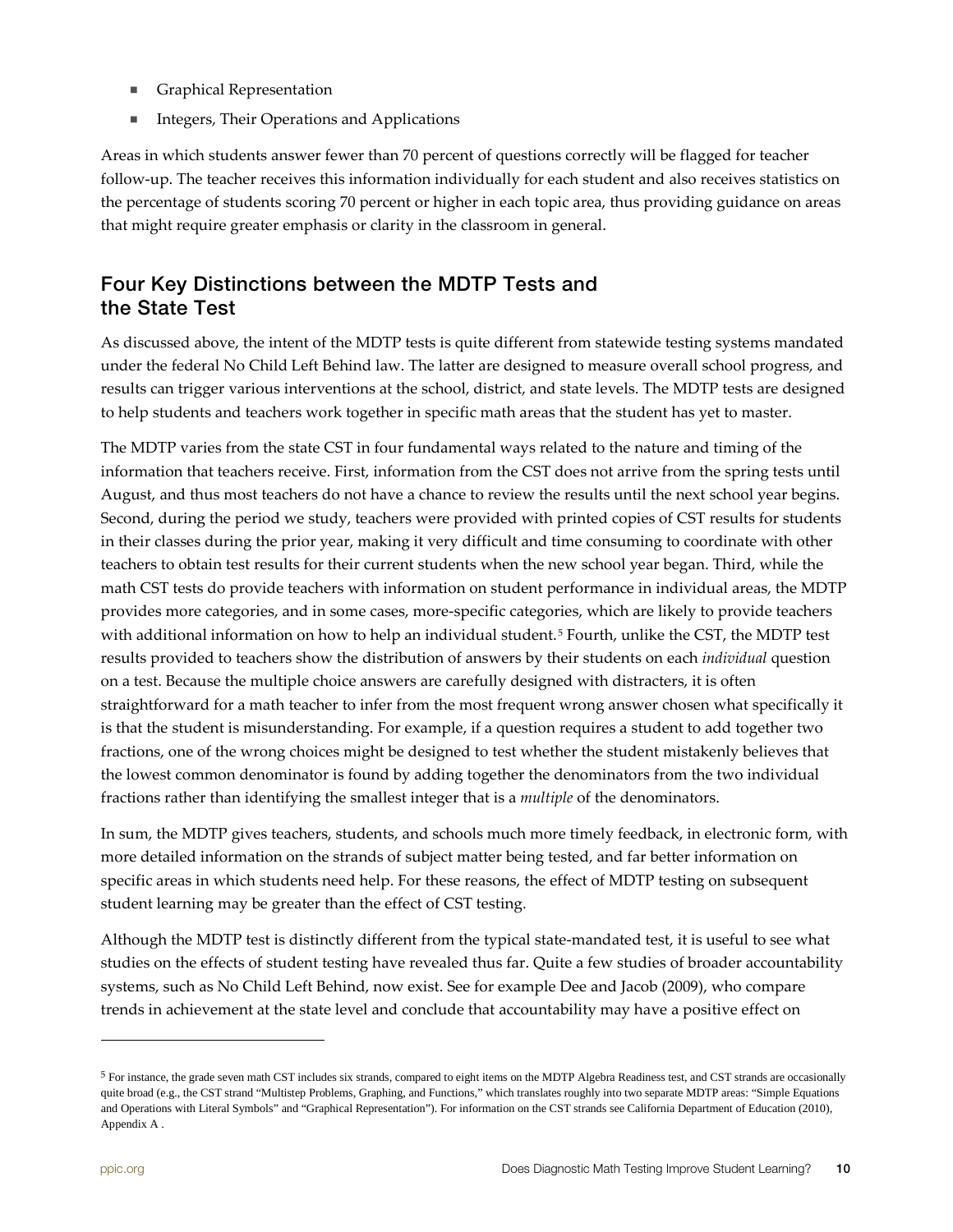achievement. Figlio and Loeb (2011) review 21 papers that consider the impact of accountability systems on student achievement and conclude that accountability systems appear to boost achievement, but more clearly for mathematics achievement than reading achievement. However, economists and other social scientists have not studied low-stakes diagnostic testing in any detail.

In San Diego, the MDTP diagnostic tests were considered low-stakes testing by teachers and principals because they were not used to evaluate schools. However, when they were mandated by the district in certain grades, the tests were indeed of some consequence to students because they influenced course placement. Thus the literature reviewed above is only partially relevant to the MDTP.

This report seeks to make one of the first contributions to this literature on the impact of diagnostic testing. Nunnery, Ross, and Goldfeder (2003) study the introduction of math and reading initiatives known as School Renaissance in the McKinney Independent School District in Texas. The interventions focused heavily on the use of Standards Master (software designed by the Renaissance Learning Corporation) for testing and quick feedback in math and reading. Professional development for teachers and assistance for the district in aligning the local curriculum to state standards accompanied the interventions. The analysis generally found positive growth in math and reading in the schools receiving the program relative to a matched set of comparison schools. However, it is not possible to identify the independent contributions of the testing system, professional development, and curriculum alignment. Yeh (2006) conducts a qualitative study of the same district and concludes that teachers appreciate the quarterly administration of the Standards Master tests, especially if they receive training in how to use students' results. In contrast, Muralidharan and Sundararaman (2010) find that students in India do not benefit from the provision of detailed test-score results to their teachers.

### <span id="page-10-0"></span>Study Questions and Research Design

The two primary questions in our research were whether the mandated use of MDTP tests and the voluntary use of MDTP by individual teachers were associated with changes in individual students' growth in math achievement.

To answer these questions, we use data from 2001–2002 through 2006–2007. During this period, we model individual students' trends in math achievement, as measured on the CST test, and we look for a break from each student's trend in years after the student took a district-mandated MDTP test or took an MDTP test voluntarily adopted by his or her teacher.

When analyzing the mandated MDTP testing in certain grades, we want to guard against the possibility that all students might have a break in trend achievement in a given grade. We therefore use what is sometimes referred to as a natural experiment: The San Diego district phased in MDTP tests in grades 6 and 7 part way through our study period and had already implemented tests in grades 8 and 9 at the start of our study period but later phased them out. Thus we can observe student progress in any of these grades, comparing years with and without mandated MDTP testing. This allows us to search for breaks from trend achievement for individual students in years and grades when they took a mandated MDTP test.

We do not have the same sort of natural experiment in place for the voluntary use of MDTP testing by individual teachers. Thus it is possible that the teacher voluntarily used the MDTP test for reasons that we do not observe but which are correlated with the student's subsequent achievement growth.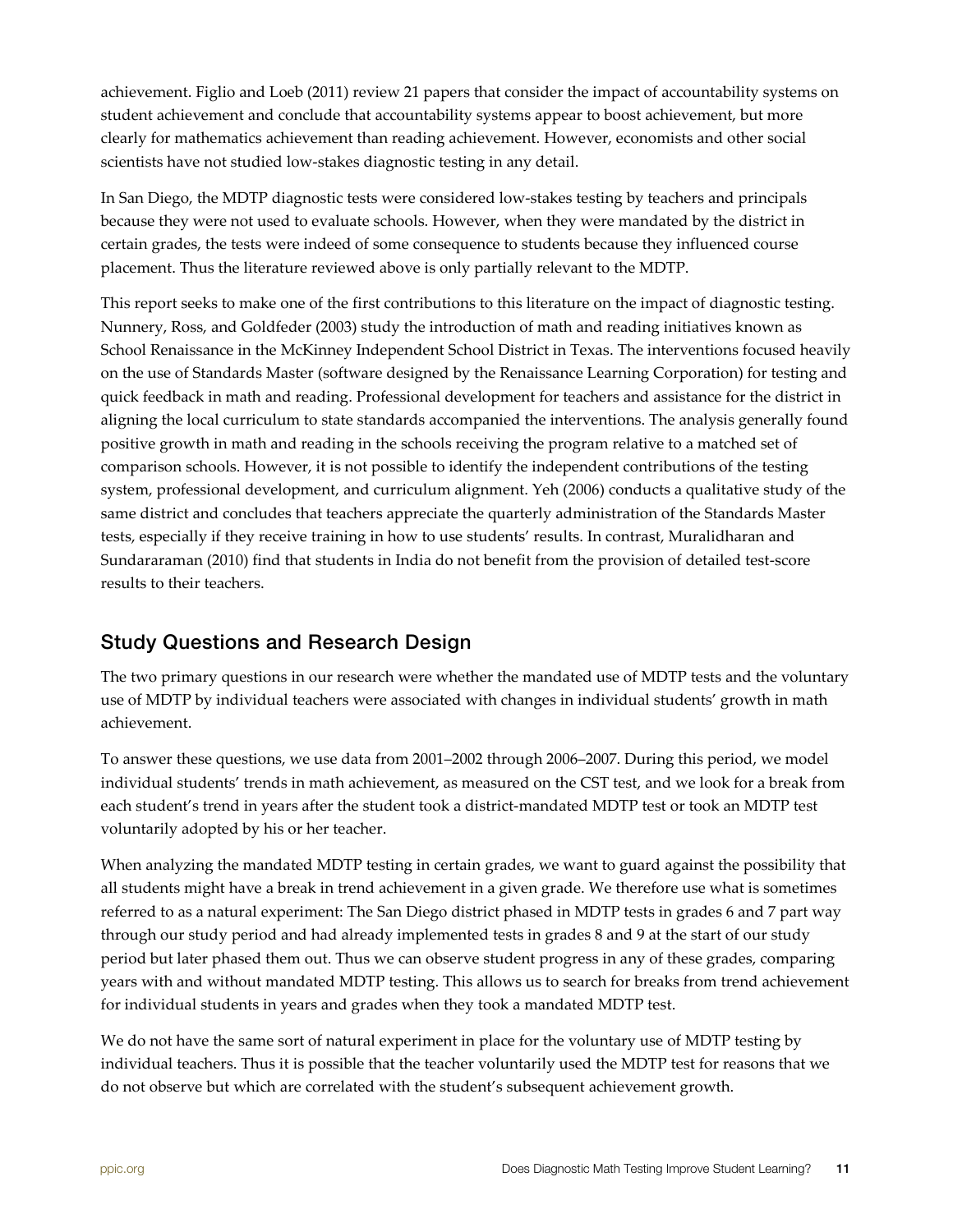# <span id="page-11-0"></span>Data

### <span id="page-11-1"></span>Student Longitudinal Database

During the period we study, fall 2001 through spring 2007, SDUSD enrolled approximately 135,000 students in pre-school through grade 12. In 2007–2008, it was the second largest district in California and the nineteenth largest urban district in the United States.[6](#page-11-3)

Our longitudinal data consist of complete student academic records, including test scores, academic grades, courses taken, and absences, from fall 2001 through spring 2007. The data include indicators of MDTP tests taken in a given year, as well as a rich set of variables related to the student's individual characteristics, school, and teacher qualifications (overall in elementary school, and in math class in middle and high school).

California has administered various standardized tests at different times. It mandated the Stanford 9 test in spring 1998 through spring 2002, and the CST in spring 2002 and later years. Our outcome of interest is the individual student's gain in standardized math CST scores. Using CST data from spring 2002 through 2007, we convert the test scores in the math CST into a relative test score within a given grade, where a score of zero means that the student scored at the average for the given grade and test. Thus our outcome—gains in the standardized score from one year to the next—measures a student's change in standing relative to other students at the same grade level.<sup>7</sup>

### <span id="page-11-2"></span>Further Information on Math Diagnostic Testing in San Diego

In 2007–2008, MDTP scored approximately 40,000 tests for 95 SDUSD schools (including some private schools operating within the border of SDUSD). This includes both district-mandated and voluntary teacherelected testing. In general, most of the testing occured in middle schools, but a significant number of high school students were also tested. For instance, of the 40,000 tests administered in 2007–2008, 10,500 tests were scored at 22 schools whose grade span went through grade 12.<sup>[8](#page-11-5)</sup>

Beginning in 1999–2000 the district as a whole mandated the use of at least one MDTP test in certain grades at the end of the school year. The tests were phased in at about the same time a reform-minded administration began using diagnostic reading tests as well. These mandates were phased out during our sample period in higher grades. Also, other tests were implemented for the first time about half way through our sample period in lower grades. In addition, as students moved from grade to grade, they were subject to testing in only a few grades. Thus we are in a position to compare individual student trends in achievement during years and grades with and without testing. As shown in Table 1, the district required the Geometry Readiness test in grades 8 and 9 for a number of years through 2002–2003 and then phased out this test. In later years the district began to require the Prealgebra and Algebra Readiness tests in grades 6 and 7, respectively.

l

<span id="page-11-3"></span><sup>6</sup> Rankings based on Table A.1, Plotts and Sable (2010).

<span id="page-11-4"></span> $7$  Technically, we convert test scores into Z-scores (i.e., we subtract the mean score for the given test and grade and divide by the standard deviation in the test in the district). Thus a gain of 0.1 from one year to the next suggests that a student has risen by a tenth of a standard deviation relative to other students in the district.

<span id="page-11-5"></span><sup>8</sup> This information was provided by Alfred Manaster, the emeritus State Director of the MDTP.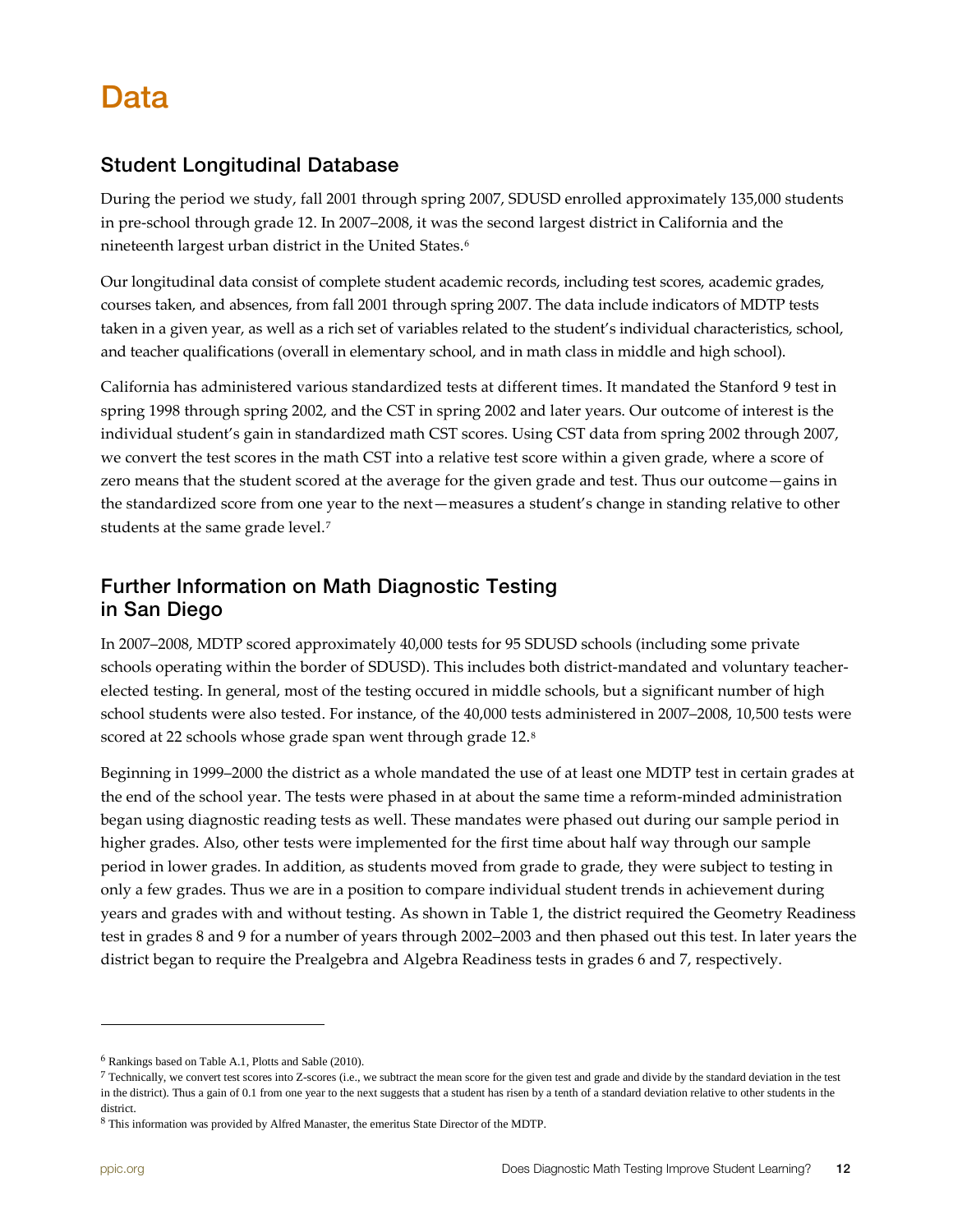<span id="page-12-1"></span>

| <b>TABLE 1</b>                                                         |  |
|------------------------------------------------------------------------|--|
| SDUSD mandated use of MDTP tests by school year, test, and grade level |  |

| Year | <b>MDTP Readiness Test</b> | <b>Grade Level</b>                                                                   |
|------|----------------------------|--------------------------------------------------------------------------------------|
| 1999 | Geometry                   | 8 and 9                                                                              |
| 2000 | Geometry                   | 8 and 9 in the spring, and grade 8 students enrolled in Algebra during summer school |
| 2001 | Geometry                   | 8 and 9                                                                              |
| 2002 | Geometry                   | 8 and 9                                                                              |
| 2003 | Algebra                    | 7                                                                                    |
| 2004 | Prealgebra                 | 6 at selected schools                                                                |
| 2004 | Algebra                    | 7                                                                                    |
| 2005 | Prealgebra                 | 6                                                                                    |
| 2005 | Algebra                    | 7                                                                                    |
| 2006 | Prealgebra                 | 6                                                                                    |
| 2006 | Algebra                    | 7                                                                                    |

SOURCE: Authors' calculations.

NOTE: Year refers to the start of the school year (e.g., 2006 refers to the 2006–2007 school year). This information was provided by Bruce Arnold, Coordinator of the MDTP for the San Diego area.

In addition to the mandatory testing, individual math teachers have voluntarily adopted MDTP testing early in the school year and, in some cases, closer to the end of the year. Those results are included in this study. The dates range from 2002–2003 to 2007–2008. A total of 165,863 tests were scored during this time. Approximately 80 percent of the voluntary tests could be matched to student data.

#### Timing of and Participation in MDTP Tests

As Figure 2 shows, the mandated use of the MDTP occurred in May or June of the academic year, while the CST was offered in March. Thus, we relate the outcome variable—the change in standardized CST score between one school year and the next—to the indicator of whether a student took the MDTP in the earlier year. (We will discuss voluntary use of the MDTP by individual teachers later. The voluntary tests occurred throughout the school year but as shown in Figure 2 were clustered in September, May, and June, as shown in Figure 2. We distinguish voluntary MDTP testing by labeling it "VMDTP" in the figure.)

<span id="page-12-0"></span>



NOTE: This figure shows the most typical months for statewide CST testing, district-mandated testing using MDTP tests (MDTP), and voluntary testing by individual math teachers (VMDTP).

When we examined the records related to mandated MDTP testing, we found that the district implemented its mandate quite faithfully. For instance, almost no students who were not in the grades and years of officially mandated testing were tested. Table 2 illustrates the data, showing in regular font the proportions of students tested by the district in non-mandated grades and years, and in bold font the proportions of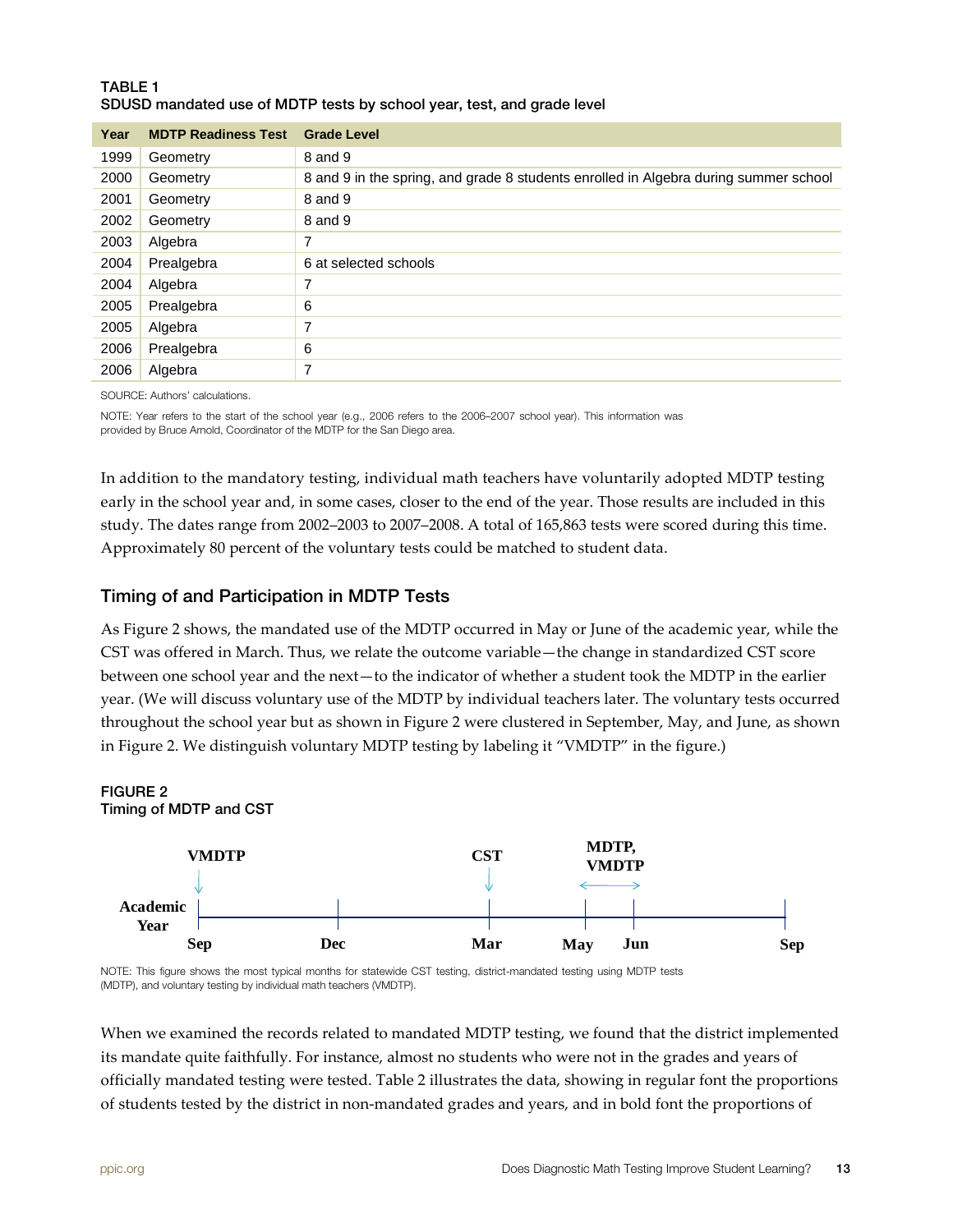students tested in mandated grades and years. The average compliance rate for the cohorts affected by the mandate is about 0.7, reasonably high but not complete. Our [technical appendix](http://www.ppic.org/content/pubs/other/1011JBR_appendix.pdf) discusses in detail the tests that provide us with assurances that our results will not be biased, even though fewer than 100 percent of the students who should have been tested actually took the MDTP tests.

|           | Grade   |      |          |      |      |
|-----------|---------|------|----------|------|------|
| Year      | 6       | 7    | 8        | 9    | 10   |
| 2001-2002 | 0       | 0.03 | 0.81     | 0.51 | 0.04 |
| 2002-2003 | 0       | 0.03 | 0.6      | 0.43 | 0.03 |
| 2003-2004 | 0       | 0.88 | 0.02     | 0    | 0    |
| 2004-2005 | $0.23*$ | 0.91 | $\Omega$ | 0    | 0    |
| 2005-2006 | 0.95    | 0.88 | 0        | 0    | 0    |
| 2006-2007 | 0.63    | 0.63 | 0.01     | 0    | 0    |

#### <span id="page-13-0"></span>TABLE 2 Proportion of students taking the MDTP

\* In school year 2004–2005, MDTP was mandated for 6th year students in selected schools.

NOTE: Numbers were calculated using SDUSD data. Numbers in bold indicate mandated years.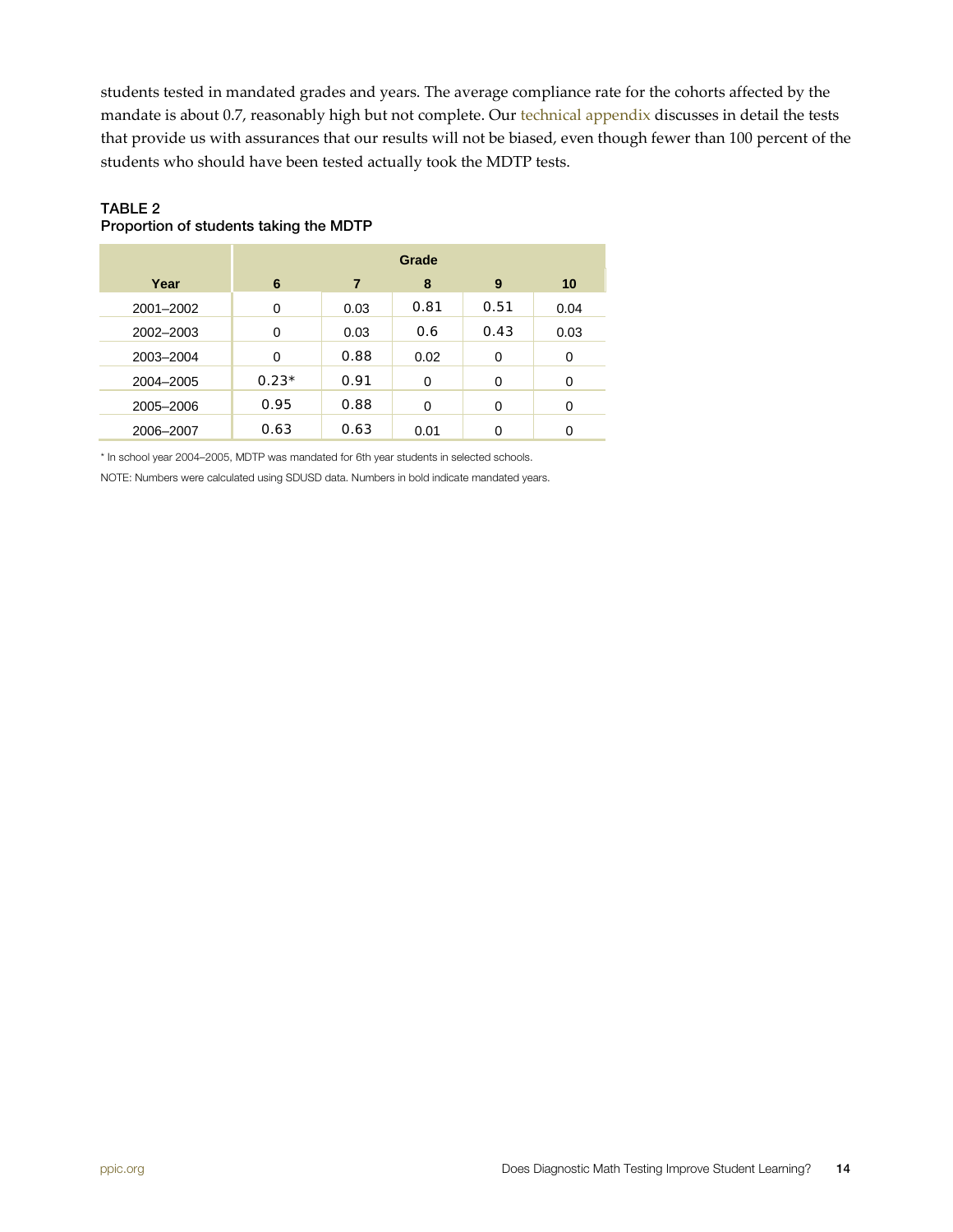# <span id="page-14-0"></span>**Results**

### <span id="page-14-1"></span>Principal Findings

We find a positive effect of mandated MDTP testing on student math achievement in the following year. The median student who ranked at the 50th percentile in year 0 rises to the 57th percentile, on average, in year 1, a year after the district-mandated testing. In Figure 3, the horizontal line at the 50th percentile shows a scenario in which a student begins in the middle of the test-score distribution and remains there over the subsequent two years. The bold line shows what happens if that same student is given a district-mandated test at the end of year 0.

#### <span id="page-14-2"></span>FIGURE 3





SOURCE: Authors' calculations.

If a student is given the MDTP test two years in a row, the benefits that accrue the year following the first test persist and strengthen slightly, as illustrated by the dashed line in Figure 3. A student originally at the 50th percentile rises to the 57th percentile a year after the first test and the 58th percentile after diagnostic testing in each of the prior two years.

We also found that the benefits of MDTP testing decay over time. In the case in which a student is given an MDTP test in only one grade, two years after having been tested, only about 60 percent of the first-year effect remains. The solid line in the above figure indicates this scenario. There are many explanations for such a pattern, but one that seems logical is that math teachers pay particular attention to information from the prior spring's MDTP administration, rather than from earlier periods, to learn about and focus upon student's more-specific strengths and weaknesses. This makes sense because it is the prior spring's test that gauges students' readiness for material that the typical student will study the next year.

So far we have modeled gains in test scores, as a function of a student's environment in the current year. Under this model, if a student gains, it is a permanent gain. Another popular approach is to model the level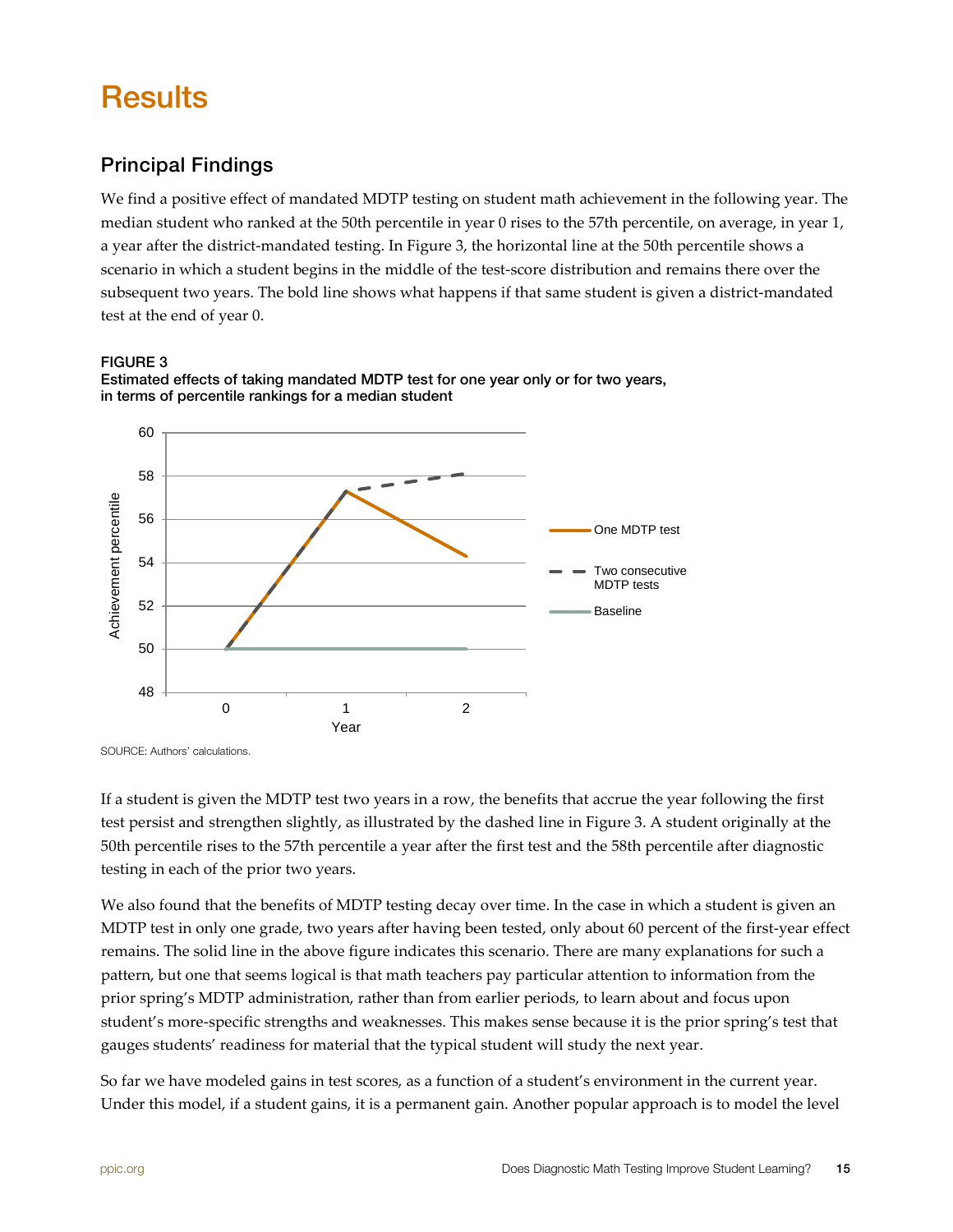of a student's test score, but to include the student's test score in the prior year as an explanatory variable. This allows for the possibility that gains in achievement in a prior year may not pass through completely to the following school years. Figure 4 shows our estimates using this alternative model of test-score gains. This model is not as precisely estimated, but it does provide an important test of the robustness of our results.[9](#page-15-1) This model shows smaller gains and steeper depreciation two years after MDTP testing. As with Figure 3, we consider a student who starts at the 50th percentile of test scores. If this student is given the MDTP, he or she is predicted to rise to percentile 54.6 in the following year, but this effect wears off, with the student scoring just below the 52<sup>nd</sup> percentile two years after testing, so that only about 40 percent of the effect remains. As shown by the dashed line, students who are given a mandated MDTP test two years in a row exhibit gains in year one that continue to grow in year two after a second MDTP test. Notably, our main model and this alternative model produce virtually identical estimates of the effect of being given mandated MDTP tests two years in a row. Both suggest that the student will gain about eight percentile points by the end of this period. Overall, this quite different statistical model produces a highly similar story, but with slightly more muted results for the effect of one year of testing but virtually identical effects of two years of MDTP testing.

To discover whether only one or two of the specific MDTP readiness tests is responsible for the positive effect of mandated MDTP testing, we estimated the effects on students of taking the Prealgebra, Algebra, or Geometry MDTP readiness tests. All three tests matter for subsequent test score gains in math. Using our prior example of a student who starts at the 50th percentile, having taken the Prealgebra, Algebra, or Geometry MDTP readiness tests the prior spring, moves that student up by six, seven, and nine percentile points, respectively, in the math test score distribution the following year. We also estimated these effects using an alternative approach, and again each of the three types of MDTP tests produced a significant gain the following year, with the same ordering of the effects by type of MDTP test. Thus, our results do not hinge upon any one level of MDTP test.

#### <span id="page-15-0"></span>FIGURE 4



Estimated effects from an alternative statistical model of taking mandated MDTP test for one year only or for two years, in terms of percentile rankings for a median student

<span id="page-15-1"></span><sup>&</sup>lt;sup>9</sup> The [Technical Appendix](http://www.ppic.org/content/pubs/other/1011JBR_appendix.pdf) includes a discussion of this alternative model, which assumes that past achievement can depreciate.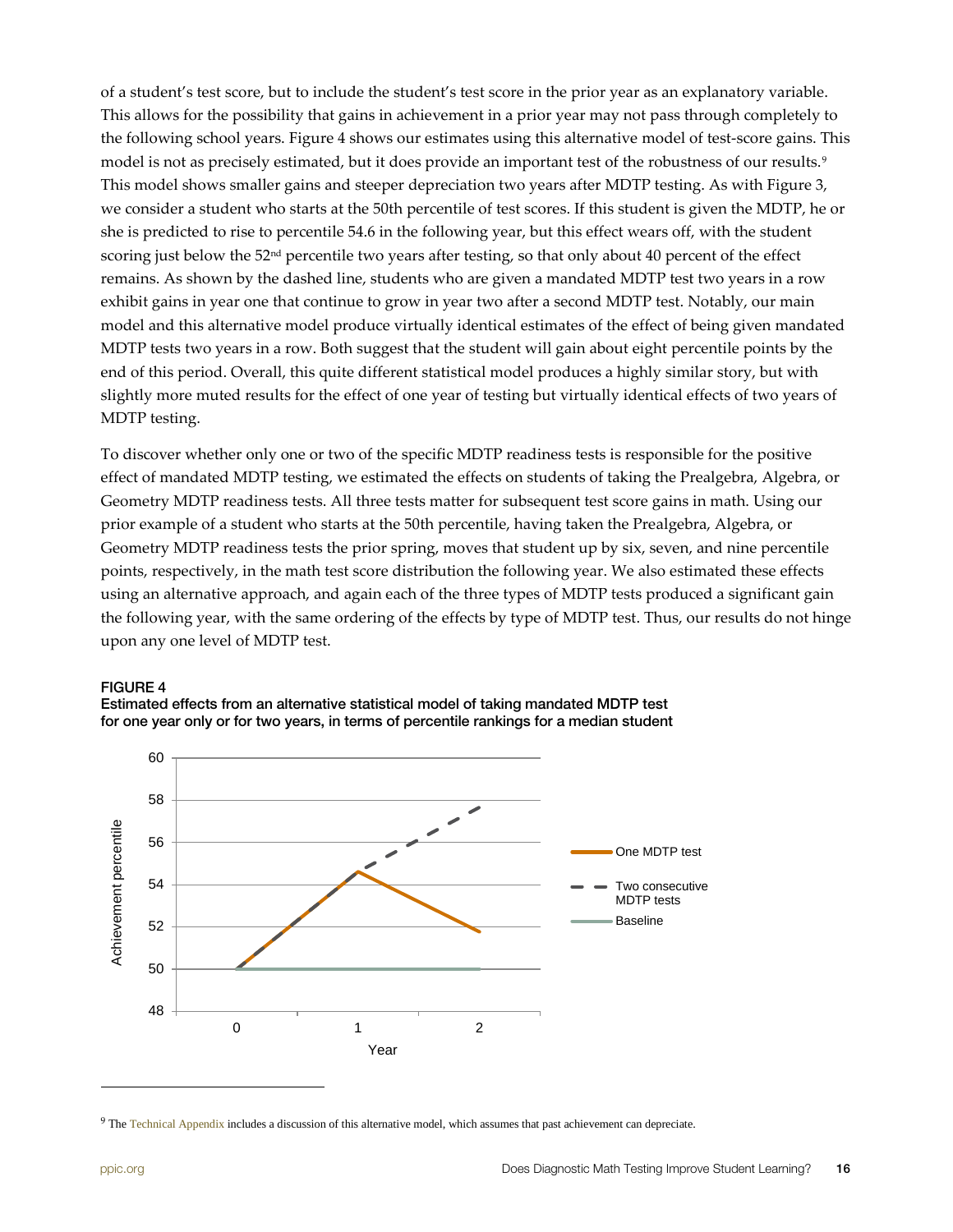We also examined whether a student's gain from the mandated testing depends in any way on prior math achievement. We divided students into low, medium, and high math achievement in two ways, based on the prior year's math achievement score and on the first math achievement test we observe for each student. (The latter approach may make more sense if last year's math achievement is in part a function of past MDTP testing, which we would want to "net out" of the student's ranking.) In either case, we divided students into thirds based on past math achievement. We find that all three groups of students gain from mandated MDTP testing, but that the middle and higher achievement groups tend to gain more than the lowest achieving group (Figure 5).

<span id="page-16-1"></span>



Estimated effects of taking mandated MDTP test by student's initial math achievement (estimated using either prior year's math score or earliest math score available)

SOURCE: Authors' calculations.

### <span id="page-16-0"></span>Potential Explanations for Positive Effect of Mandated MDTP Testing

To delve further into why mandated MDTP testing might have a positive effect on gains in math achievement, we examined two possible mechanisms. First, the district used overall student performance during a year, in addition to MDTP performance, to make recommendations to parents on whether their children should attend summer school. Did the district increase the share of low-achieving students attending summer school once it began using MDTP testing? If so, can summer school attendance explain any of the estimated MDTP effect? Second, the district used letter grades, teacher recommendations, and MDTP scores to make decisions on the level of math class into which a student would be placed in the subsequent fall of middle or high school. Can we detect any evidence that mandated MDTP testing influenced student achievement through more appropriate course assignments in the following year?

We found that, on average, students who took the mandated MDTP test were about 2 percentage points more likely to subsequently attend summer school before grades 7 through 11. More relevant to testing our hypothesis, we checked whether students with low math achievement became more likely to attend summer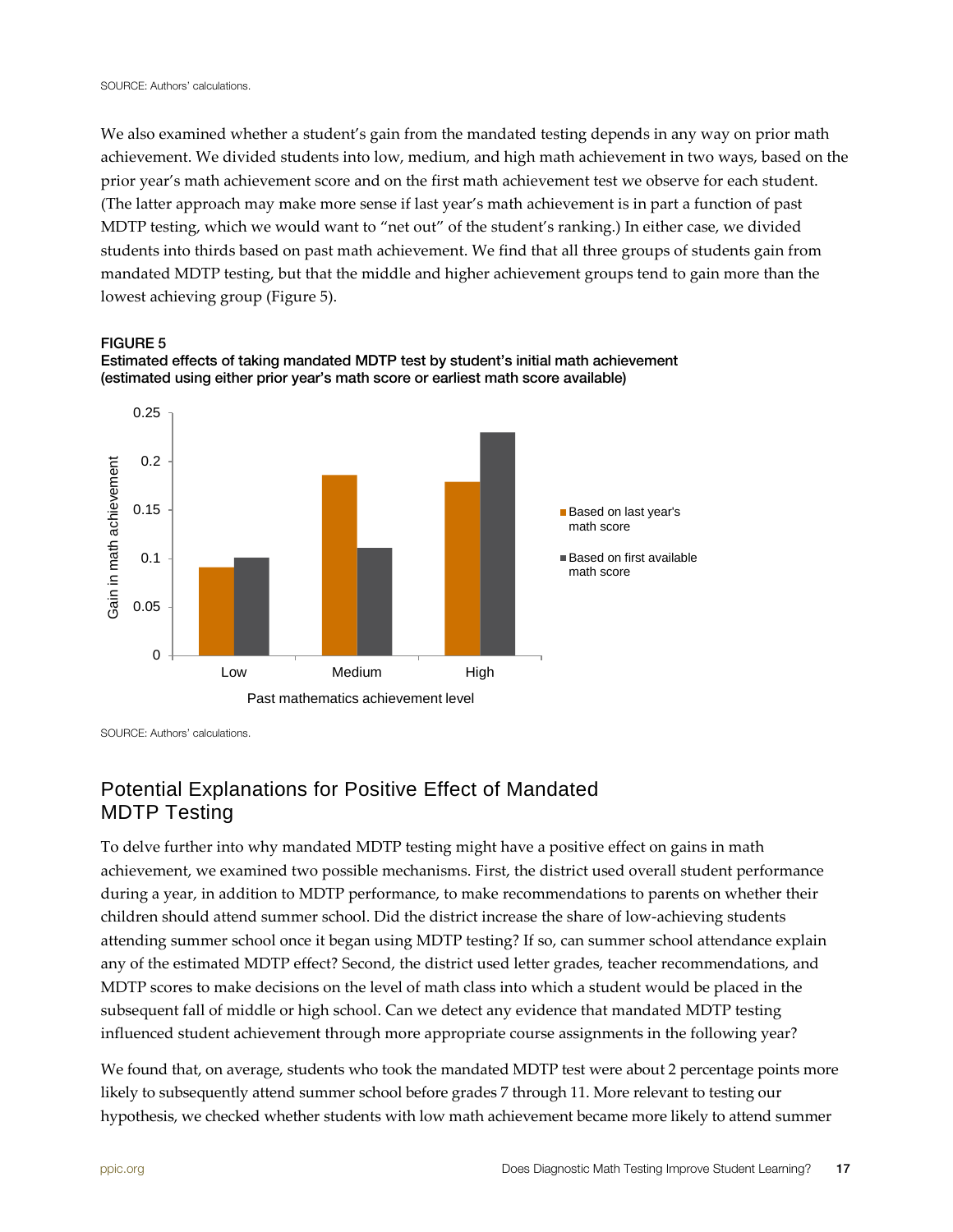school when they were tested near the end of the year with an MDTP diagnostic test. We found evidence in favor of this hypothesis. Indeed, while it is true across our entire sample that students who do poorly on the math CST test are more likely to attend summer school, this tendency becomes twice as strong in years and grades when students are tested using the MDTP tests. For example, comparing two students, one at the 50th percentile on the state CST math test and another who scores at the 16th percentile (which corresponds to a one standard deviation difference), in years without mandated MDTP testing, the lower-performing student was more likely to attend summer school by 1.1 percentage points. (To provide some perspective, we note that in our sample, 8.1 percent of students attended summer school, on average.) However, if both students were in a grade and year with mandated testing, the lower-performing student was more likely to attend summer school by 2.1 percentage points. Thus the use of MDTP testing doubled the increase in probability that a lowachieving student enrolled in summer school, relative to the probability that a median student would enroll.

Next, we examine the question of whether the student's score on the MDTP test affects placement into math classes the following academic year. More accurate "tracking" or "ability grouping" would manifest itself by reduced heterogeneity within each classroom. (Ability grouping refers to grouping students by initial ability in a subject area; tracking additionally suggests placing students into classes that cover different content, which is common in American middle and high schools. See Betts (2010) for a review of the literature on the relation between tracking and student achievement.) If it is true that mandated MDTP testing leads to more accurate placement, then we should expect to see that the variation in initial math test scores among students in a given math classroom falls if the students were given the MDTP in the prior spring. We indeed found that the variation in prior year's math test scores within a classroom falls by about 6 percent if the students had been given an end-of-year MDTP test the prior spring.

So, we have found evidence that the use of mandated MDTP testing both increased the chances that students with low achievement in math attended summer school, and that it lowered variation in prior achievement within math classrooms in the following year. The next question is whether these consequences of MDTP testing can explain any of the positive effect of MDTP testing on students' subsequent gains in math achievement. To address this question, we re-estimated our model of math gains, and found that indeed, students who attended summer school gained more than they did in other grades, and that students in classes with less variation among students learned more than they did in years when they were in classes with more heterogeneity across students. Summer school and more accurate ability grouping appear to promote student learning.

We found that only about 1 percent of the positive effect of MDTP could be attributed to summer school, while more appropriate classroom placement the following year can explain about 11 percent.<sup>[10](#page-17-1)</sup> Thus, most of the effect of MDTP occurs for reasons other than summer school and appropriate classroom placement. One obvious possibility is that the MDTP provides teachers with the knowledge they need to identify and address specific student weaknesses in math. On a related note, it could be that the coordinated use of the MDTP across all students within a grade engenders active discussion among math teachers about strategies to address the most common problem areas among students.

<span id="page-17-0"></span>l

<span id="page-17-1"></span> $10$  We estimated the model using the alternative approach we mentioned earlier and found in that case that summer school and better course placement could explain 1 percent and 5 percent, respectively, of the overall positive impact of MDTP on math achievement gains.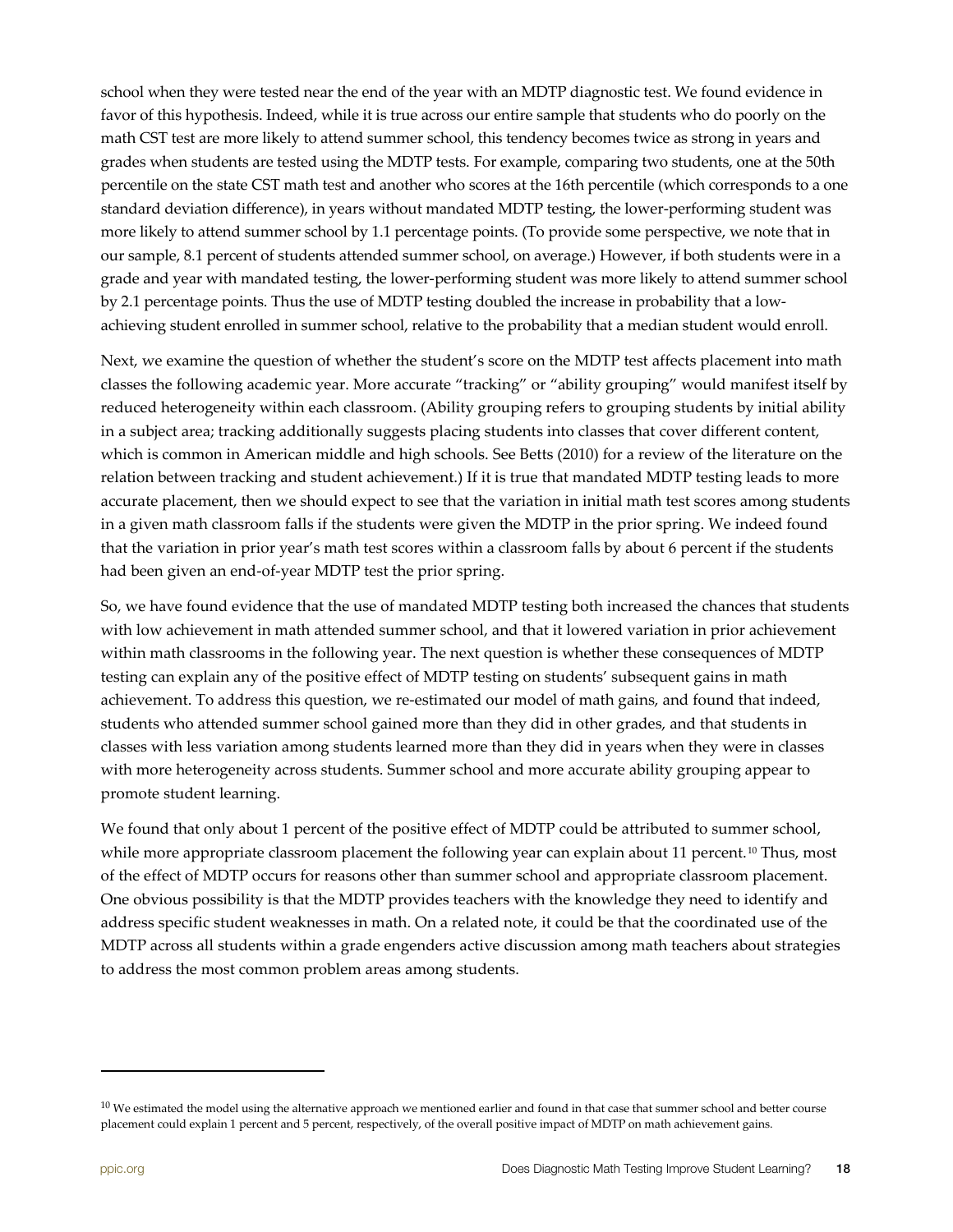### Voluntary Versus Mandated MDTP Testing

We also obtained data on the voluntary use of MDTP tests by individual math teachers. To distinguish between teachers' voluntary use of MDTP tests and district-mandated MDTP testing, we refer to the former, voluntary, testing, as VMDTP and reserve the moniker MDTP for district-mandated testing. We obtained information on which students were tested from 2003 forward.

There are several issues with the VMDTP testing that make it relatively more difficult to infer its effects on subsequent student achievement. First, the testing is voluntary, and there is no obvious way to take into account why some teachers adopted the MDTP and others did not, or why some teachers test some of their classes but not others. Second, we were able to match the VMDTP data to specific students in only 80 percent of cases. Third, we found, as indicated in Figure 2, that many teachers gave the MDTP test to their students in early fall, ostensibly to learn about the specific areas of mathematical understanding in which their students needed the most help. But many teachers used the MDTP in the spring, after the statewide tests that we use as our outcome measure were administered. Testing so late could only have a causal effect on the student's CST scores during spring of the next grade level. For this reason, we distinguish between two types of VMDTP testing: testing that occurred between September and March of the current school year (and therefore before the statewide testing occurs in late March) and VMDTP testing between April and August of the prior school year.

Overall, we found a very small negative association between VMDTP testing and student outcomes. For instance, a median student (that is, one at the 50th percentile) is estimated to lose slightly more than one percentile point if a teacher has voluntarily decided to test the student's class between April of the prior year and March of the current year. Testing between September and March of the current year is more responsible for this negative association than is testing during the prior spring.

We are careful here to say "association" rather than "effect" because, unlike in the case of mandated testing (which was phased in over time in a way beyond the control of teachers), voluntary testing is just that, voluntary. So, for instance, an obvious way to explain the negative association is that teachers who are especially concerned about a given class might decide to test that class using the MDTP. This would produce a negative link between VMDTP and student gains in test scores if the voluntary testing had no true effect on math achievement gains. We do control for students' average gains in performance from year to year, but we also tried estimating our models after taking account of the average of last year's CST math scores for students in a given class. This approach allows us to test whether the negative voluntary MDTP "effect" is just picking up a pattern in which teachers elect to test their class if they sense that they are poorly prepared. When we took the average CST score from last year for a class into account, the estimated effect of voluntary MDTP testing changed from negative and statistically meaningful to a result that could not be distinguished from a zero effect.<sup>[11](#page-18-0)</sup>

Another explanation for why mandatory testing has a positive association with subsequent gains in achievement whereas voluntary testing does not is that when the district mandates testing all students in certain grades, it induces coordination among teachers within the math department of a given school. District-mandated MDTP tests might induce a systematic examination of the MDTP test results for topics that might require review before lagging students get back onto track in the next school year. Voluntary

l

<span id="page-18-0"></span><sup>&</sup>lt;sup>11</sup> Conversely, the average effect of mandated MDTP was not sensitive to whether we included peer scores.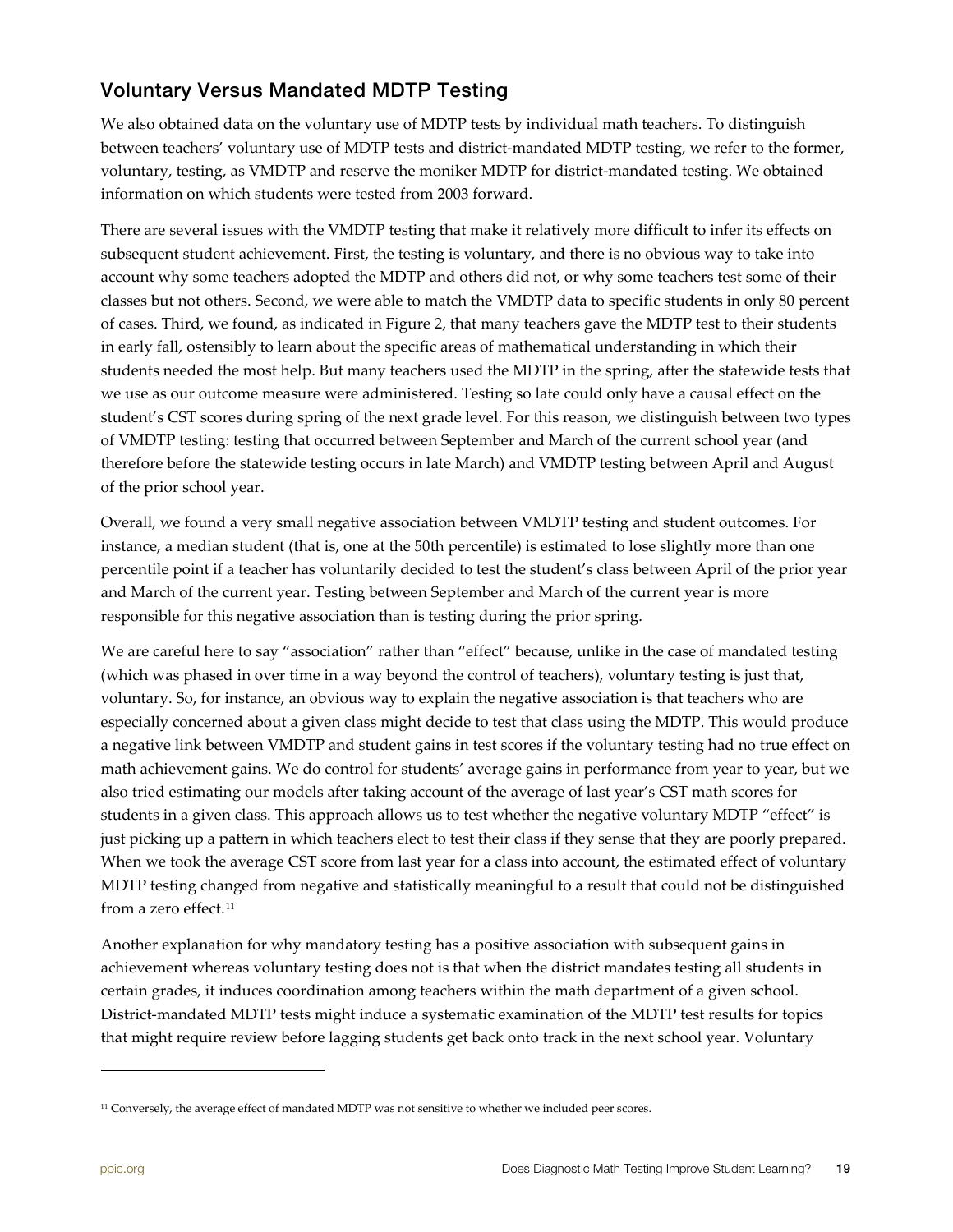testing by individual teachers might not engender a similar level of engagement across teachers in the math department. We tested whether voluntary testing had more positive effects if the proportion of students being given the MDTP test in a given grade and school was higher, but we did not find any variation.

A third possibility is that the main benefits of mandated spring use of MDTP testing arise not due to subsequent remediation of student deficiencies exposed by the MDTP test, but rather the gains to students from being placed in the appropriate math class in the subsequent year. As noted earlier we found evidence that, depending on the model we estimated, about 5 to 11 percent of the estimated impact of MDTP on math achievement can be attributed to classrooms that are more homogeneous in students' initial achievement. To the extent that the district used spring MDTP results in the assignment of students to math courses, the improvements in ability grouping that resulted may have benefited students regardless of whether they were placed in a higher or lower track. For an example of such a finding, see Duflo, Dupas and Kremer (2011), who present experimental evidence that students in Kenya gain from ability grouping regardless of the group into which they are placed. See also Betts (2011) for a review of the literature on tracking in schools, which shows that although many observers in the United States criticize tracking and ability grouping, evidence that it hurts students is not very convincing from a statistical standpoint.

Another hint that the main benefit from mandated MDTP testing may arise due to better placement of students in the following year comes from the experimental work of Muralidharan and Sundararaman (2010), who find that the provision of detailed student test results to teachers in Andhra Pradesh in India does not appear to induce gains in student achievement. While many details of their study differ, and the educational settings of Andhra Pradesh and California have very little in common, perhaps the most important difference is that teachers in Andhra Pradesh did not use the tests to place students. In their study, the detailed tests were given at the beginning of the school year, whereas in our study the tests were given at the end of the school year and were explicitly used by the district to place students.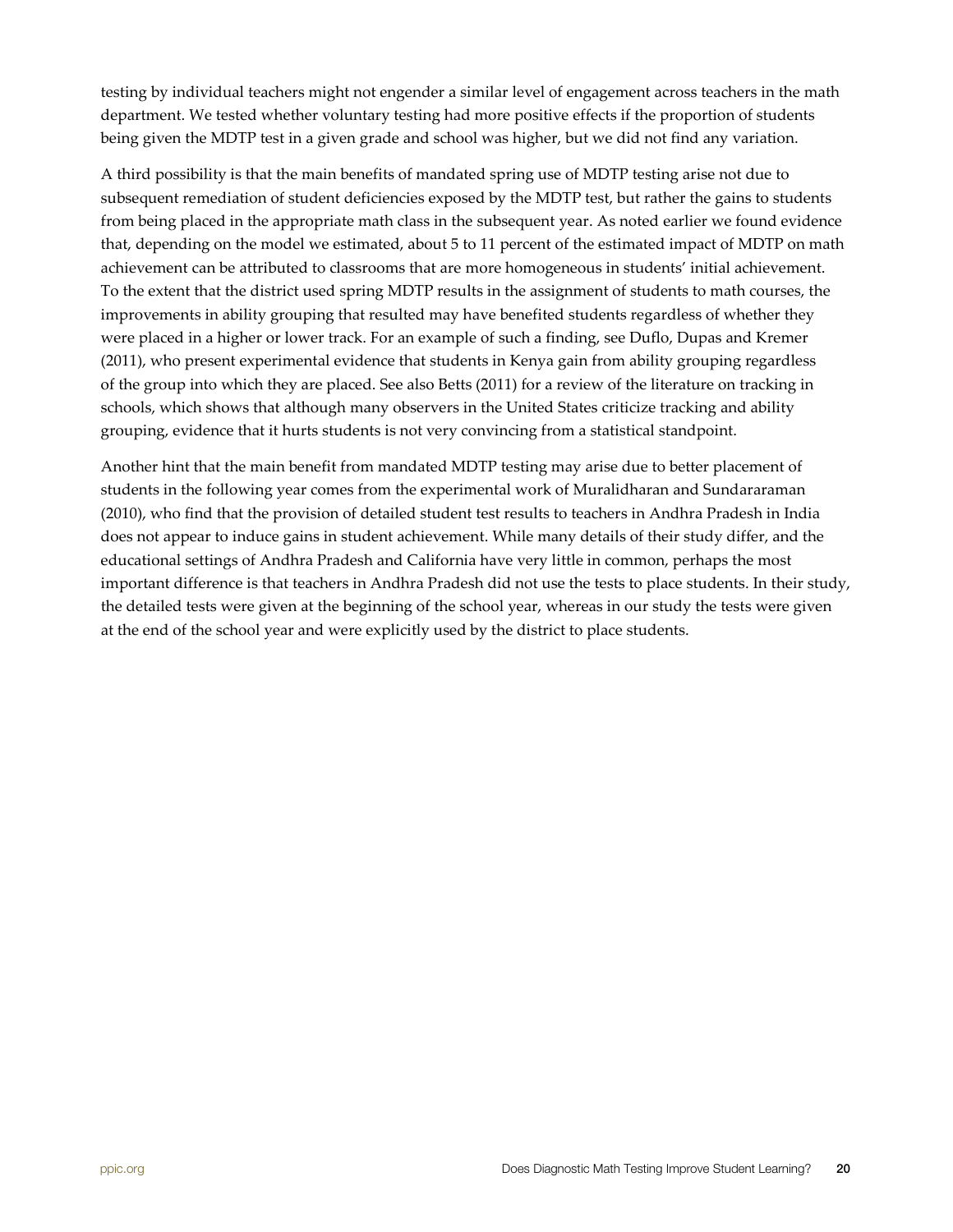# <span id="page-20-0"></span>**Conclusion**

We find that district-mandated diagnostic math testing produces positive gains in the next year, but voluntary use of MDTP tests by individual teachers does not convey the same apparent benefits. The gains from district-mandated testing for students are quite large, enough to move a student originally at the 50th percentile to somewhere between the 54.6th and the 57th percentile in the subsequent year. However, we also found a temporal trend where between 40 and 60 percent of the effect of mandated testing dissipates in tests two grades after the MDTP test. One inference from this pattern is that isolated MDTP testing may not be as helpful as repeated testing. This notion gains support from our finding that this depreciation is eliminated if students take MDTP tests two years in a row.

We can explain roughly 6 to 12 percent of the effect of mandated MDTP testing: 5 to 11 percent emanates from the creation of classes the following year that are more homogeneous in terms of initial student ability, and 1 percent results from placement of struggling students in summer school.

In sum, we find that diagnostic testing, if it leads to specific interventions and more accurate grouping, has positive effects. However, these effects are temporary unless the diagnostic testing is repeated the next year.

What are the broader implications of our study for improving math achievement in California (or elsewhere)? Simply providing teachers with diagnostic testing with quick turnaround does not appear to guarantee that their students will learn more: We found that voluntary use of the MDTP tests by teachers does not boost their students' learning. However, we must remain cautious in making this claim, because with voluntary MDTP testing we cannot fully account for why some classes are tested and others are not. The recipe that has demonstrably worked in San Diego is to make a systemwide decision to test students diagnostically near the end of a grade, and to use the results to identify students in need of remediation (for instance, through summer school) and to place students into appropriate math classes in the next grade.

We cannot say for sure what other aspects of the mandatory use of MDTP might contribute to such a difference. One clear possibility is that when all teachers in a school know that the MDTP test results are available for students in a given grade, they regularly consult these results and tailor lessons in the following grade to students' individual needs. MDTP offices around the state also provide assistance to schools in interpreting test results and using sample materials provided by the MDTP in the classroom to address specific issues. It could be that the provision of this assistance matters, and that it is more likely to occur when a school is mandated to use the MDTP tests for an entire cohort of students. One conjecture that we cannot test, but which is still plausible, is that the MDTP tests might become even more effective if teachers were provided with further professional development in how to change their teaching methods in response to test results.

The MDTP is available without charge to middle school and high school math teachers. It is used widely but far from universally, with about one test administered annually for every five California middle and high school students. Districts that have not used the MDTP might want to consider adopting one or more of the readiness tests.

Our findings also carry some implications for the state accountability system. If an important mechanism through which MDTP boosts achievement is by providing information to help teachers and counselors better assign students to appropriate math classes in the following academic year, then the current California Standards Test cannot fulfill this role unless it becomes more timely. Schools typically receive student results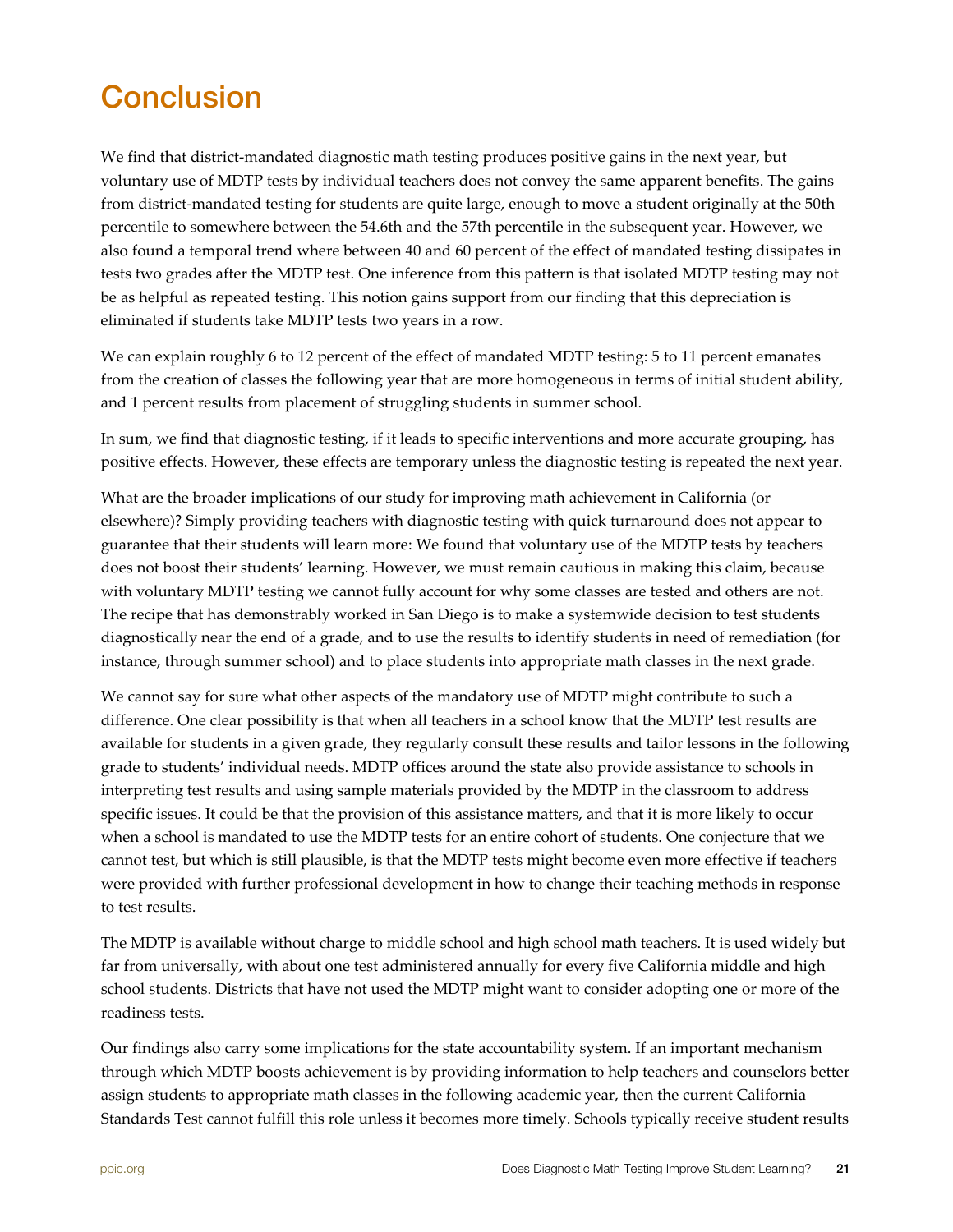from the prior spring's CST test in late summer, too late to be used either to place students into remedial summer classes or to assign students to specific courses. Any adjustments the state can implement to accelerate the delivery of test results would make the CST far more useful as a tool for improving educational achievement, rather than simply assessing achievement. Computerizing the CST tests could provide one option for quicker turnaround that would boost teachers' ability to rectify students' specific weaknesses in a given field before the students have moved well into their next year of school. One impediment to this approach, of course, is the considerable upfront investment that would be required to replace paper tests.

But significantly, in June 2011 California officially became one of 18 governing states in the 30-state SMARTER Balanced Assessment Consortium (one of two multi-state consortia developing national tests for the Common Core standards in math and English). This consortium is planning computer adaptive testing, which alters the questions asked of students based on how well they have addressed previous questions in a test. The consortium is also interested in providing teachers with the capability of conducting formative testing during the school year (i.e., testing designed to diagnose how well students have mastered the material just taught). This approach bears some similarity to the MDTP, which diagnoses mastery of specific topics. (See Fensterwald, 2011.)

The CST or the successor testing system being designed by the SMARTER Balanced Assessment Consortium could also provide teachers with more nuanced indications of the mathematical concepts a student has not yet mastered. It could do this by providing results for a greater number of "strands" on a given test and by defining each strand more clearly. But it would be unrealistic to hope that a statewide test used for accountability purposes could ever convey as detailed a picture of students' strengths and weaknesses as can a diagnostic test such as the MDTP, which even provides teachers with the distribution of answers to specific questions, helping teachers to pinpoint how many students missed a given concept and why. In contrast, the California Standards Test is a secure test. That is, in part to reduce cheating, teachers do not receive the actual questions and student responses after the test, but instead receive only a summary of student achievement over broad areas. This may be the most important lesson of all: Tests designed for accountability and tests designed to diagnose student weaknesses are inherently different. Clearly, there is an important place for both types of tests in the current education landscape. The MDTP is an important tool school districts can leverage in addition to a state accountability test in order to improve student achievement in mathematics.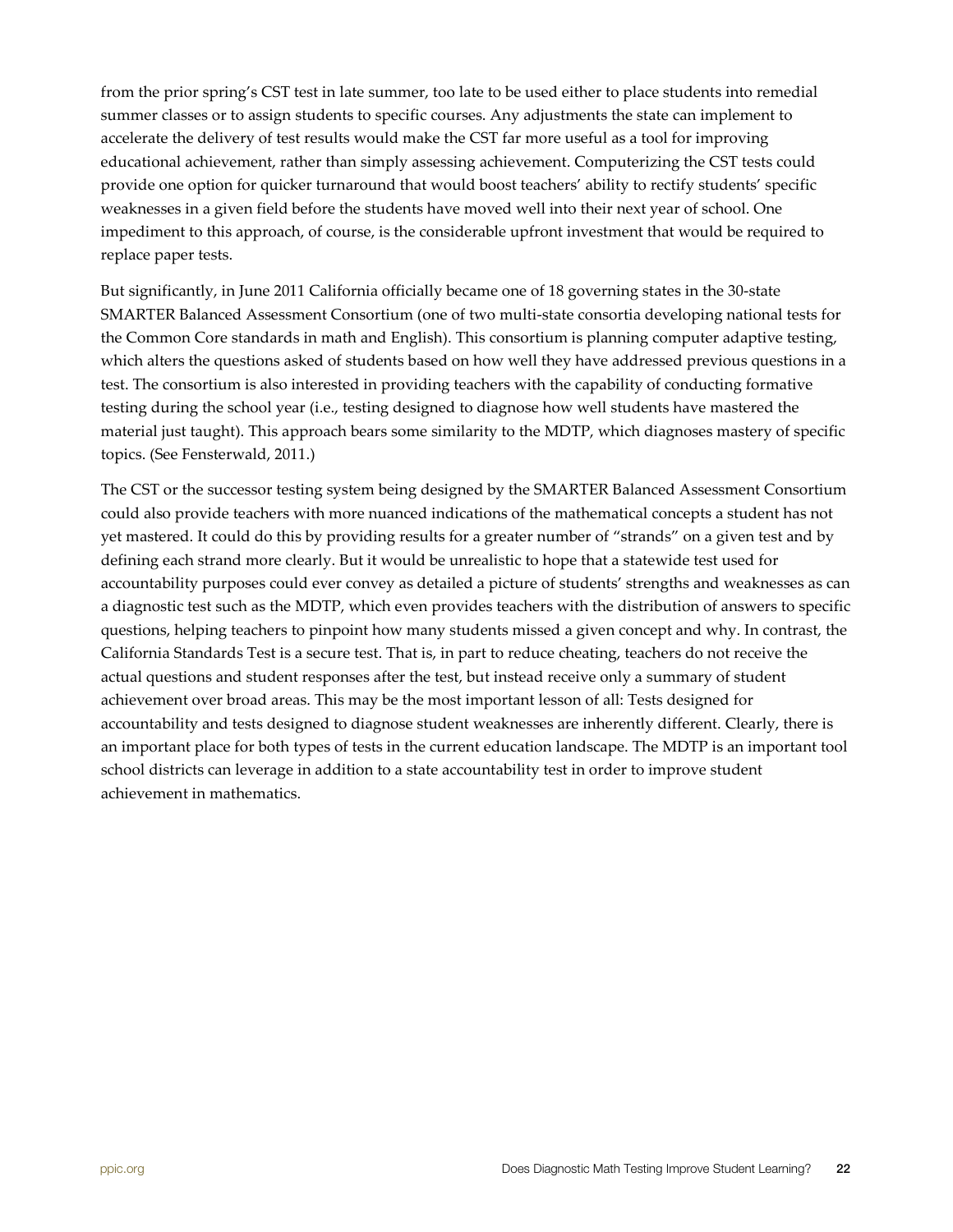## <span id="page-22-0"></span>**References**

- Betts, Julian R. 2011. "The Economics of Tracking in Education." In *Handbook of the Economics of Education,* vol. 3, ed. Eric A. Hanushek, Stephen Machin, and Ludger Woessmann (Amsterdam: North Holland), 341–81.
- California Department of Education. 2010. *California Standardized Testing and Reporting Post-Test Guide Technical Information for STAR District and Test Site Coordinators and Research Specialists*. Available at [www.startest.org/pdfs/STAR.post-test\\_guide.2010.pdf](http://www.startest.org/pdfs/STAR.post-test_guide.2010.pdf) (downloaded November 2010).
- Dee, Thomas, and Brian Jacob. 2009. "The Impact of No Child Left Behind on Student Achievement." National Bureau of Economic Research Working Paper 15531.
- Duflo, Esther, Pascaline Dupas, and Michael Kremer. 2011. "Peer Effects, Teacher Incentives, and the Impact of Tracking: Evidence from a Randomized Evaluation in Kenya." *American Economic Review* 101 (5): 1707–38.
- Fensterwald, John. 2011. "California Switches Test Consortiums." *Thoughts on Public Education,* June 10. Available at [http://toped.svefoundation.org/2011/06/10/california-jumps-to-other-test-consortium.](http://toped.svefoundation.org/2011/06/10/california-jumps-to-other-test-consortium/)
- Figlio, David, and Susanna Loeb. 2011. "School Accountability." In *Handbook of the Economics of Education,* vol. 3, ed. Eric A. Hanushek, Stephen Machin, and Ludger Woessmann (Amsterdam: North Holland), 383–421.
- Linn, Robert L. 2000. "Assessments and Accountability." *Educational Researcher* 29 (2): 4–15.
- Muralidharan, Karthik, and Venkatesh Sundararaman. 2010. "The Impact of Diagnostic Feedback to Teachers on Student Learning: Experimental Evidence from India." *Economic Journal* 120 (546): F187–F203.
- Nunnery, John, Steven M. Ross, and Elizabeth Goldfeder. 2003. "The Effect of School Renaissance on TAAS Scores in the McKinney ISD." Center for Research in Educational Policy, University of Memphis.
- Plotts, C., and J. Sable. 2010. *Characteristics of the 100 Largest Public Elementary and Secondary School Districts in the United States: 2007–08*. Statistical Analysis Report, NCES 2010-349. U.S. Department of Education, National Center for Education Statistics. Washington DC: U.S. Government Printing Office.
- Yeh, Stuart S. 2006. "Can Rapid Assessment Moderate the Effects of High-Stakes Testing?" *Education and Urban Society* 39 (1): 91–112.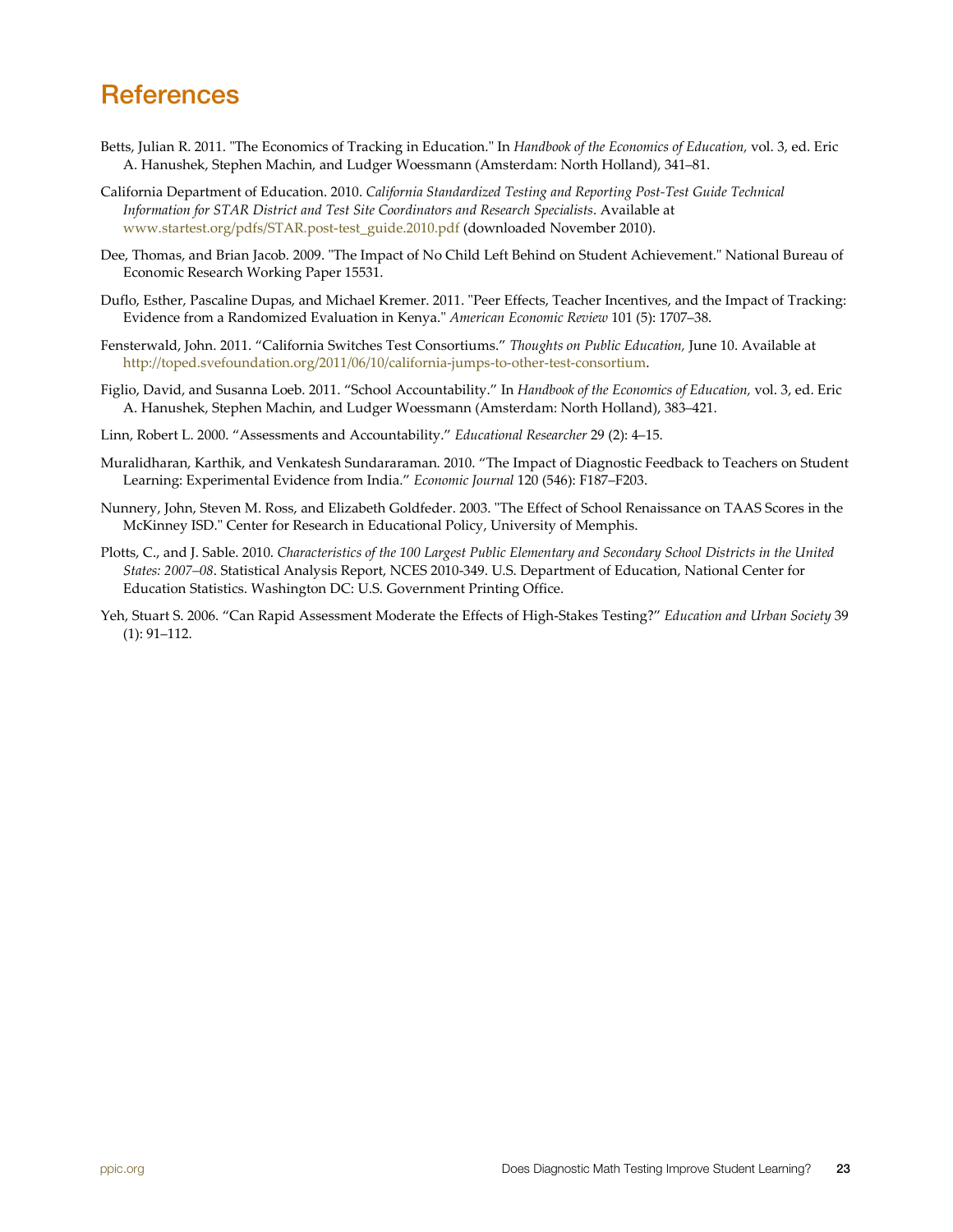## <span id="page-23-0"></span>About the Authors

**Julian R. Betts** is an adjunct policy fellow and a Bren fellow at the Public Policy Institute of California. He is professor and former chair of economics at the University of California, San Diego, where he is Executive Director of the San Diego Education Research Alliance (sandera.ucsd.edu). He is also a research associate at the National Bureau of Economic Research. He has written extensively on the link between student outcomes and measures of school spending, and he has studied the role that educational standards, accountability, teacher qualifications, and school choice play in student achievement. He has served on three National Academy of Sciences panels, the Consensus Panel of the National Charter School Research Project, and various advisory groups for the U.S. Department of Education. He is also principal investigator for the federally mandated National Evaluation of Magnet Schools. He holds a Ph.D. in economics from Queen's University, Kingston, Ontario, Canada.

**Youjin Hahn** is an assistant professor at Monash University, Australia. She holds a doctorate in economics from the University of California, San Diego.

**Andrew C. Zau** is a senior statistician in the Department of Economics at the University of California, San Diego. Previously, he was a research associate at PPIC. Before joining PPIC, he was a SAS programmer and research assistant at the Naval Health Research Center in San Diego, where he investigated the health consequences of military service in Operations Desert Shield and Desert Storm. He holds a B.S. in bioengineering from the University of California, San Diego, and an M.P.H. in epidemiology from San Diego State University.

## <span id="page-23-1"></span>Acknowledgments

This research was funded at arms' length by the California Academic Partnership Program at the California State University and the University of California, and by the Public Policy Institute of California through a Bren Fellowship awarded to Julian Betts. We are grateful to participants in seminars at the annual meetings of the American Economic Association; the University of California, San Diego, and the CAPP Advisory Committee meeting; and to Karen Bachofer, Ron Rode and Peter Bell for helpful suggestions. For their help in answering our many questions about the MDTP, we are especially grateful to Alfred Manaster, the emeritus state director of the MDTP; Bruce Arnold, the current state director of the MDTP; Donna Ames of the MDTP San Diego office; and David Jolly and Andrea Ball, emeritus and current directors of CAPP, respectively. We also thank Hans Johnson, Richard Murnane, and Russell Rumberger for providing detailed comments on an earlier draft and Gary Bjork for editing assistance.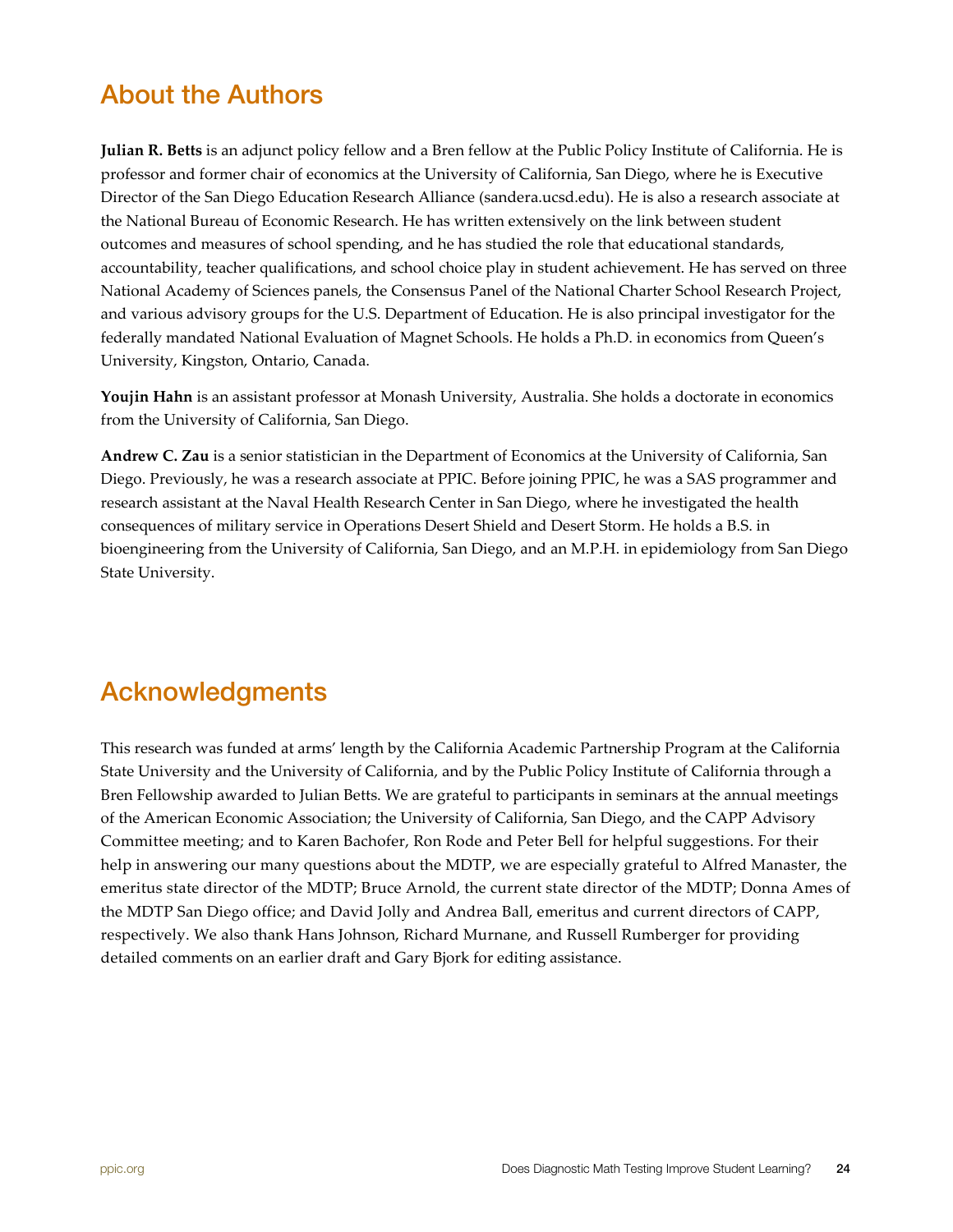#### PUBLIC POLICY INSTITUTE OF CALIFORNIA

Board of Directors

John E. Bryson, Chair Retired Chairman and CEO Edison International

Mark Baldassare President and CEO Public Policy Institute of California

Ruben Barrales President and CEO San Diego Regional Chamber of Commerce

María Blanco Vice President, Civic Engagement California Community Foundation

Brigitte Bren Chief Executive Officer International Strategic Planning, Inc.

Gary K. Hart Former State Senator and Secretary of Education State of California

Robert M. Hertzberg Partner Mayer Brown LLP

Walter B. Hewlett **Director** Center for Computer Assisted Research in the Humanities

Donna Lucas Chief Executive Officer Lucas Public Affairs

David Mas Masumoto Author and farmer

Steven A. Merksamer Senior Partner Nielsen, Merksamer, Parrinello, Gross & Leoni, LLP

Kim Polese Chairman ClearStreet, Inc.

Thomas C. Sutton Retired Chairman and CEO Pacific Life Insurance Company